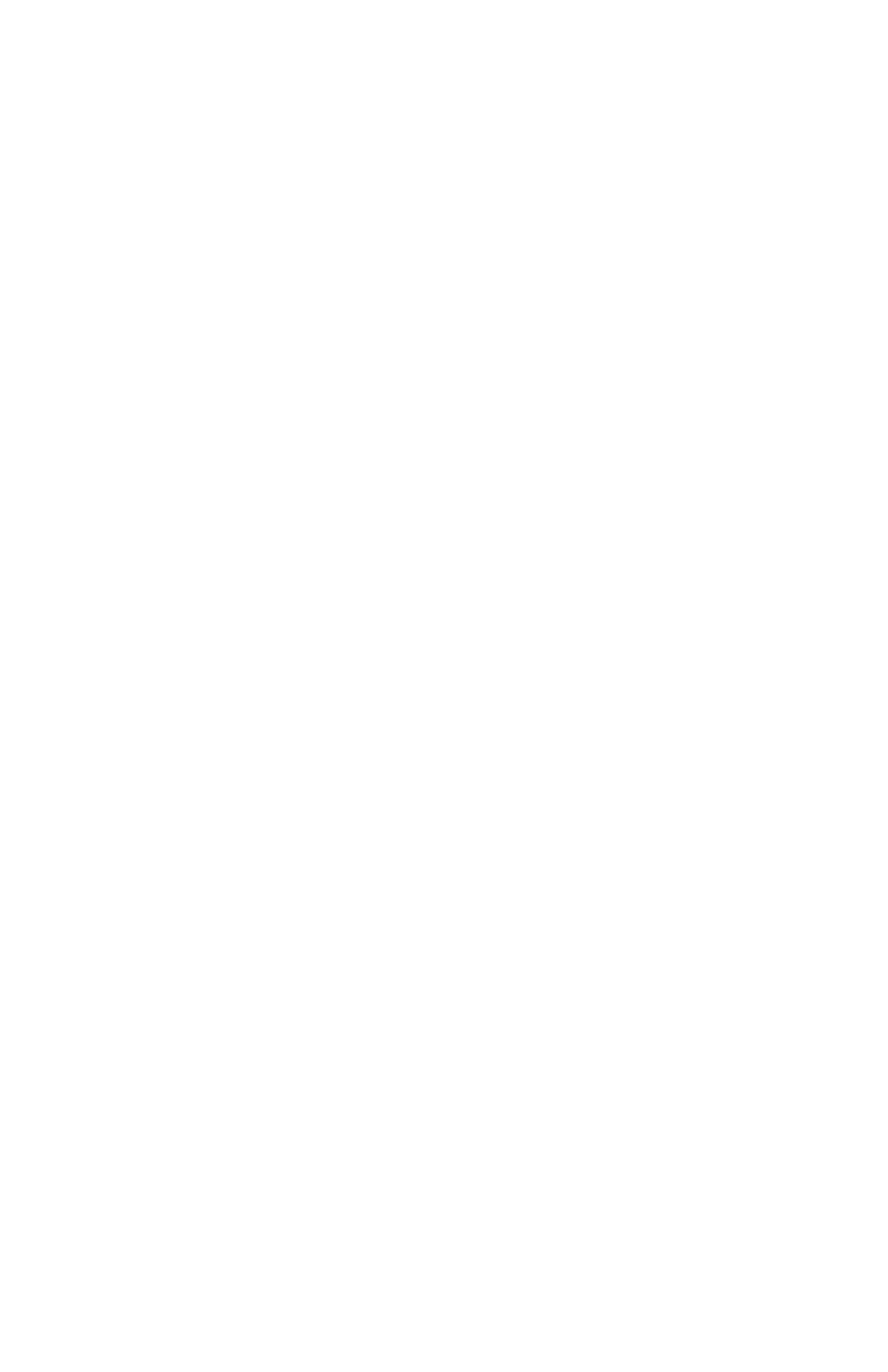## CODE OF ORDINANCES

| <b>Section</b>   | Title                                                                                                             | Page |
|------------------|-------------------------------------------------------------------------------------------------------------------|------|
| Section 78-2.    | Water service generally.                                                                                          | 1    |
| Section 78-5.    | Residential meter rate.                                                                                           | 1    |
| Section 78-6.    | General meter rate.                                                                                               | 1    |
| Section 78-8.    | Fire protection rates.                                                                                            | 2    |
| Section 78-9.    | Temporary service rate.                                                                                           | 3    |
| Section 78-10.   | Suburban meter rate.                                                                                              | 3    |
| Section 78-11.   | Payments in lieu of taxes.                                                                                        | 5    |
| Section 78-12.   | Bills for metered water service.                                                                                  | 5    |
| Section 78-13.   | Inclusion of sewer services charges on water bill.                                                                | 5    |
| Section 78-14.   | Late payment service charge for delinquent bills.                                                                 | 5    |
| Section 78-14.1. | Suit additional to other remedies.                                                                                | 5    |
| Section 78-15.   | Termination of services for failure to pay charges.                                                               | 5    |
| Section 78-15.1. | Property owner liability for water and sewer services;<br>delinquent charges; liens.                              | 6    |
| Section 78-16.   | Charge for termination and restoration of service.                                                                | 7    |
| Section 78-17.   | Billing for services under fire protection rate.                                                                  | 7    |
| Section 78-18.   | Bills for temporary service.                                                                                      | 7    |
| Section 78-19.   | Charge for water temporarily unmetered.                                                                           | 8    |
| Section 78-20.   | Bill payment guarantees.                                                                                          | 8    |
| Section 78-23.   | Water service disconnection.                                                                                      | 9    |
| Section 78-24.   | Water meters generally.                                                                                           | 9    |
| Section 78-25.   | Water meter settings.                                                                                             | 10   |
| Section 78-27.   | Sealing of water meters.                                                                                          | 10   |
| Section 78-28.   | Price schedules; permits for work on water service.                                                               | 10   |
| Section 60-2.    | Sewer charges for resident users.                                                                                 | 11   |
| Section 60-3.    | Sewer charges for nonresident users.                                                                              | 13   |
| Section 60-4.    | Use of sanitary charges.                                                                                          | 14   |
| Section 60-5.    | Exemption from sewer charges.                                                                                     | 14   |
| Section 60-9.    | Payment in lieu of taxes.                                                                                         | 14   |
| Section 60-191.  | Permit fees and monitoring fees.                                                                                  | 14   |
| Section 60-30.   | Connecting private sewers with district or joint district sewers-<br>Contents of contract; recording of contract. | 16   |
| Section 61-3.    | Stormwater Utility Division; applicability of stormwater fee.                                                     | 16   |
| Section 61-4.    | Collection and amount of stormwater fees.                                                                         | 16   |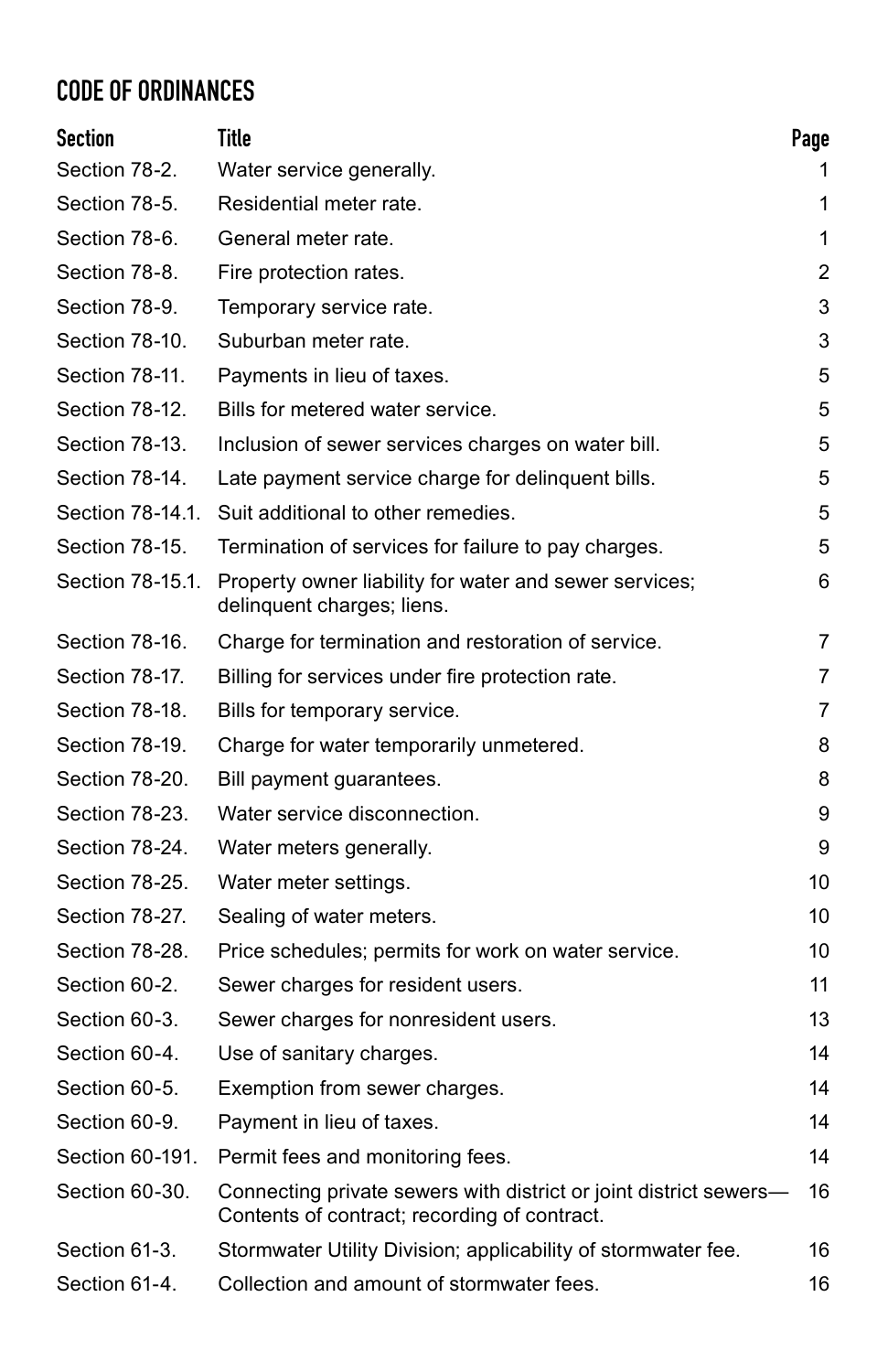## SCHEDULE OF FEES AND CHARGES MAY 2022

#### Section 78-2. Water service generally.

- (a) Availability. Water may be taken by any applicant for a license to use water, upon approval by the water services department, who shall first and at all times thereafter comply with the rules and regulations of the water services department and with all ordinances of the city relating in any way to the purchase of water and to facilities and conditions related to its use, and who shall pay for such water according to the established rates.
- (b) Notice to initiate, discontinue or transfer service. All notices to the city's water services department to initiate discontinue or transfer service shall be in writing. The city will attempt to act on oral orders taken in person or over the telephone by an employee of the water services department but assumes no liability for failure to act on the orders.

#### Section 78-4.1 Units of Measure

The volume of water used shall be measured in CCF and may be billed in portions thereof.

#### Section 78-5. Residential meter rate.

For all water purchased for use within the city by any residential accountholder, whether owner, occupant, customer, or consumer, a total charge, consisting of the sum of a service charge and a commodity charge shall be computed monthly for each billing period, as prescribed in sections 78-6 and 78-11.

#### Section 78-6. General meter rate.

For all water purchased for use wholly and exclusively within the city by any accountholder the general meter rate charge shall be the sum of the service charge and the commodity charge as prescribed in section 78-11. The service charge and the commodity charge shall be determined as follows:

1. Service charge. The service charge is a charge per meter or service connection, to cover, in part, the cost of various services, and shall be prorated per day during the billing period and shall apply whether or not any water is used; the service charge shall be based on meter size and billing frequency as follows, unless otherwise provided herein:

| <b>Meter Size</b><br>(inches) | <b>Monthly</b><br><b>Billing</b> |
|-------------------------------|----------------------------------|
| 5/8                           | \$15.40                          |
| 3/4                           | 16.60                            |
|                               | 20.32                            |
| $1 - 1/2$                     | 24.47                            |
| 2                             | 38.78                            |
| 3                             | 132.73                           |

| <b>Meter Size</b><br>(inches) | <b>Monthly</b><br><b>Billing</b> |
|-------------------------------|----------------------------------|
|                               | \$167.14                         |
| 6                             | 248.53                           |
| 8                             | 359.41                           |
| 10                            | 473.02                           |
| 12                            | 557.13                           |

2. Commodity charge. The commodity charge shall be based on the total volume of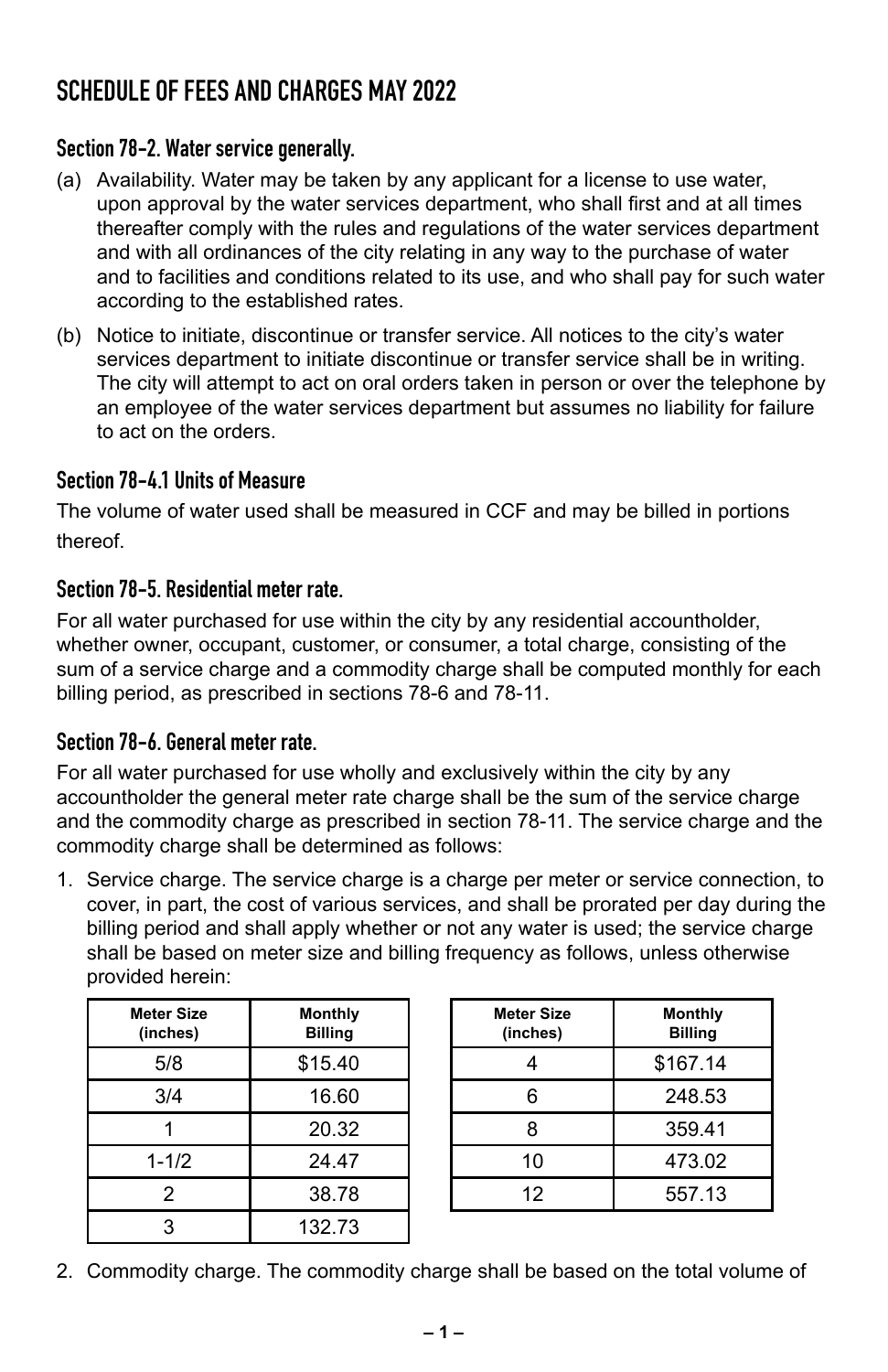water purchased by the accountholder as shown by all water meters connected to one or more water services serving a single property of the accountholder, and shall be as follows per month for metered water:

a. Ordinary commodity charge.

First 600 cubic feet at \$5.14 per 100 cubic feet, or a portion thereof; Next 4,400 cubic feet at \$5.71 per 100 cubic feet or a portion thereof; Next 995,000 cubic feet at \$4.88 per 100 cubic feet or a portion thereof; Over 1,000,000 cubic feet at \$3.38 per 100 cubic feet or a portion thereof;

b. Seasonal off-peak commodity charges. For industrial customers with peak demand in the winter season:

All usage at \$3.22 per 100 cubic feet or a portion thereof;

The director of water services is hereby authorized to promulgate regulations to be used for determining the applicability of this subsection.

- 3. Manual meter reading charges
	- a. The service charges set out in this chapter assume use of the City's automatic meter reading system. In cases where the automatic meter reading system could not be installed due to action or inaction on the accountholder's part, including lack of access to meter, improper meter setting, accountholder refusal, or other reasons, a charge of \$20.35 for manual meter reading will be applied each time that a meter is attempted to be read manually.
	- b. When manual meter reading registers no water use for a period of 12 consecutive months, the water services department may cease monthly meter reading and begin reading the meter every six months. At that time, it will no longer charge the separate manual meter reading fee; however, a service charge of \$122.10 for the six month read period shall apply.
- 4. Definitions (as used in this section).
	- a. Residential accountholders shall refer to all one- and two-family dwelling water service accounts.
	- b. Commercial and industrial accounts shall refer to all water service accounts other than one-and two-family dwellings.
	- c. Month and monthly shall refer to a time period of 30 days.
	- d. Accountholder shall refer to any owner or occupant of real property, or any customer or consumer of water services.

#### Section 78-8. Fire protection rates.

(a) The rate for an unmetered water service connection to hydrants, hose connection or sprinkling systems purchased and used solely and exclusively for fire protection purposes, including all water used for fire protection shall be as set out in the chart below.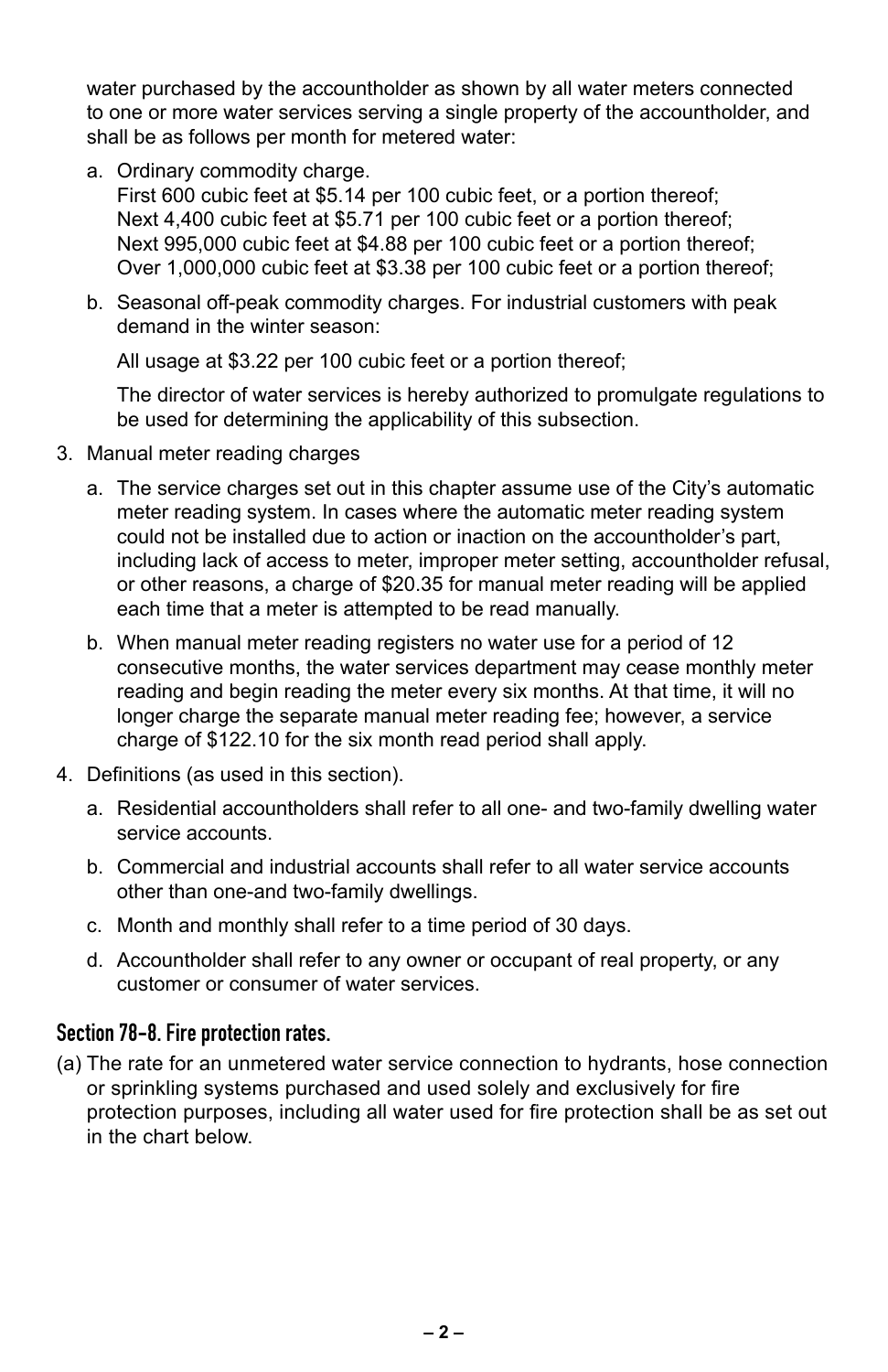| Size of<br><b>Connection</b> | Rate per<br>Annum |  |
|------------------------------|-------------------|--|
| 4 inch and less              | \$126.91          |  |
| 6 inch                       | 373.09            |  |
| 8 inch                       | 794.31            |  |

| Size of<br>Connection | Rate per<br>Annum |
|-----------------------|-------------------|
| 10 inch               | \$1,428.89        |
| 12 inch               | 2,308.55          |
| 16 inch               | 4.919.08          |

- (b) The size, location and arrangement of any fire protection services are subject to the approval of the director of the water services department.
- (c) All meters, valves and hydrants controlling or in connection with such fire protection services shall be sealed by the water services department. A fee of \$205.00 shall be charged for each meter, valve or hydrant requiring resealing in the absence of evidence that the meter, valve or hydrant seal was broken in operation against a fire or in operations pursuant to system testing by a fire underwriting agency and properly certified by such testing agency.
- (d) Direct connections between the fire protection and drain piping on all premises are not permitted, and drawings which show the location of all fire protection piping may be required by the water services department. The repeated, unauthorized breakage of seals on any premises may be taken as evidence that water is being used without authorization, and in such case the water services department may require the installation of a meter designed for fire protection and in addition to other charges set out above also assess charges therefore in accordance with Section 78-6.
- (e) Fire protection services shall be billed to the owner of record of the real property.

#### Section 78-9. Temporary service rate.

There shall be a temporary service rate for unmetered water for temporary purposes as follows:

- (1) Swimming pools. The service fee for filling swimming pools shall be \$505.00 plus payment of the commodity charge for the water used to fill the pool. In addition, a deposit shall be required for the hydrant meter assembly.
- (2) Other temporary purposes. For water purchased and delivered through a metered service or connection or fire hydrant for other purposes of a temporary nature, the charges therefore and the manner in which the service is to be rendered shall be prescribed for each service contract by the director of the water services department. Such charges shall conform generally to the cost of water as fixed by the applicable meter rate, plus the cost of any labor or materials required to render the temporary service.

#### Section 78-10. Suburban meter rate.

- (a) For any and all water purchased wholly or partially for use outside the city by any accountholder, a total charge consisting of a service charge, a commodity charge, a repumping charge where applicable, shall be computed for each billing period and shall be as follows:
	- (1) Service charge. A service charge, prorated per day during the billing period based on meter size, with such charge to be applied whether or not any water is used, shall be charged as follows: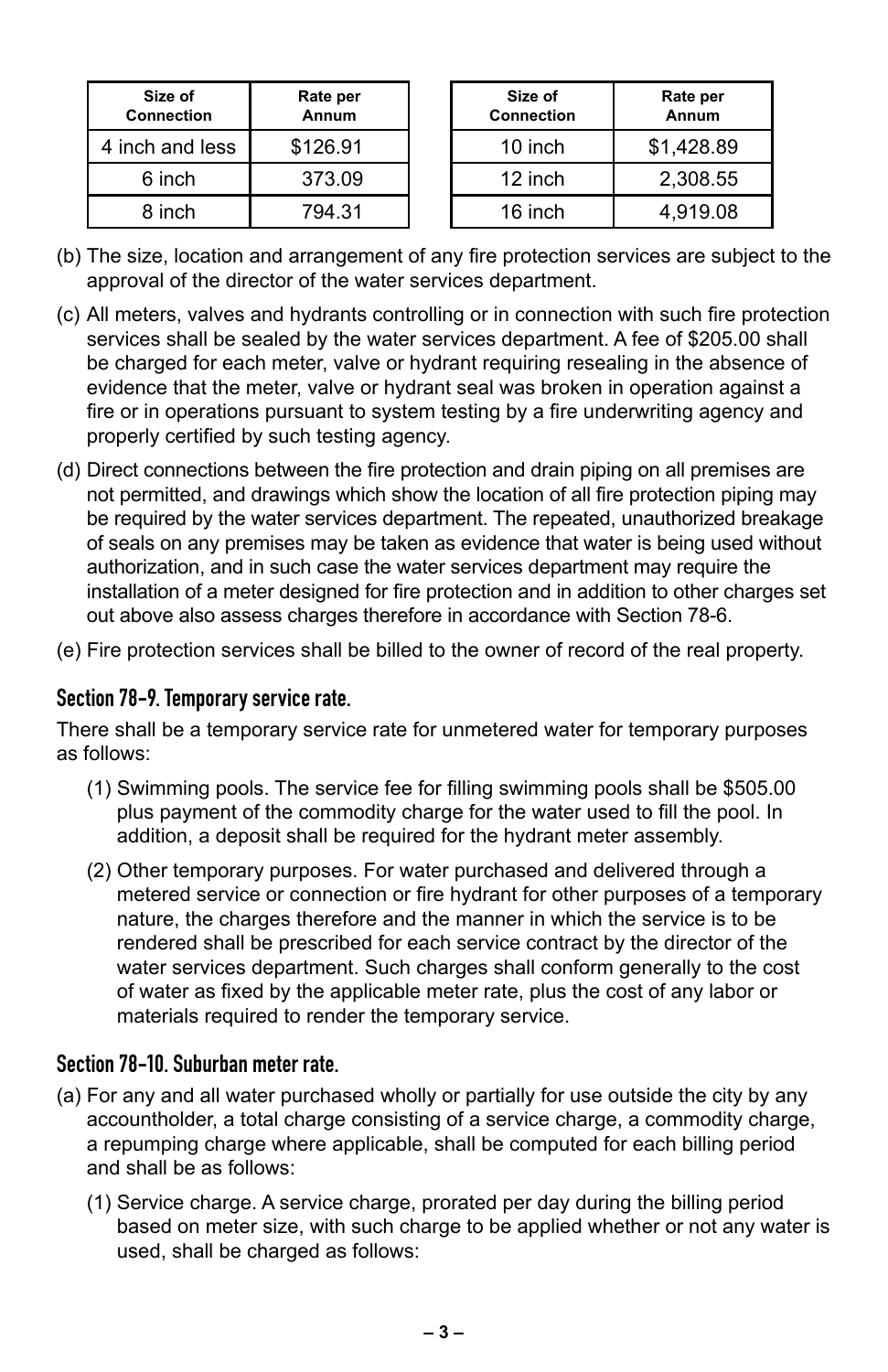| <b>Meter Size</b><br>(inches) | Monthly<br><b>Billing</b> |
|-------------------------------|---------------------------|
| 5/8                           | \$16.33                   |
| 3/4                           | 17.50                     |
|                               | 21.42                     |
| $1 - 1/2$                     | 26.62                     |
| 2                             | 40.94                     |
| 3                             | 133.39                    |

| <b>Meter Size</b><br>(inches) | Monthly<br><b>Billing</b> |
|-------------------------------|---------------------------|
|                               | \$167.98                  |
| 6                             | 249.77                    |
| R                             | 361.20                    |
| 10                            | 475.38                    |
| 12                            | 559.92                    |

The service charges as established in this subsection may be superseded by any contract between the city and any other public water supply which provides for an interchange agreement.

- (b) Commodity charge. A commodity charge per month, based on the total volume of water purchased by the accountholder as shown by all water meters connected to one or more water systems serving the accountholder's premises, shall be charged as follows:
	- (1) Retail Customers. For accountholder purchasing water for use wholly by the accountholder:

First 5,000 cubic feet at \$5.36 per 100 cubic feet or a portion thereof; Over 5,000 cubic feet at \$4.29 per 100 cubic feet or a portion thereof.

(2) Wholesale Customers. For accountholders purchasing water for resale:

Unrestricted \$2.47 per hundred cubic feet or a portion thereof; Restricted \$2.38 per hundred cubic feet or a portion thereof;

Wholesale Customers shall be classified as restricted or unrestricted based on water supply contract terms between the City and any other contracting entity.

- (c) Repumping charge. A repumping charge based on the quantity of purchased water repumped shall be charged to wholesale suburban customers only as follows:
	- (1) From the pumping station at 75th & Holmes Street; from the pumping station at Highway AA, near the Village of Waukomis in Platte County, Missouri; from the Blue Ridge Pumping Station at 67th Street & Blue Ridge Boulevard; from the pumping station at Englewood Road & North Oak Trafficway; from Arrowhead Pumping Station NE 75th & Arrowhead Trafficway, and from the South Terminal Pump Station at Ward Rd. & Persells, per 100 cubic feet, \$0.21 or a portion thereof.
	- (2) From the pumping station at 131st and Prospect Avenue; from the High Grove Road Pumping Station, and from the Platte County Booster Pump Station at Camden Point Highway E and Interurban Rd., per 100 cubic feet, \$0.29 or a portion thereof.
- (d) Definition. The term "month" or "monthly," as used in this section shall refer to a time period of approximately 30 days.
- (e) Applicability. Rates set forth in this section may not be applicable where such rates are established by existing or future contracts.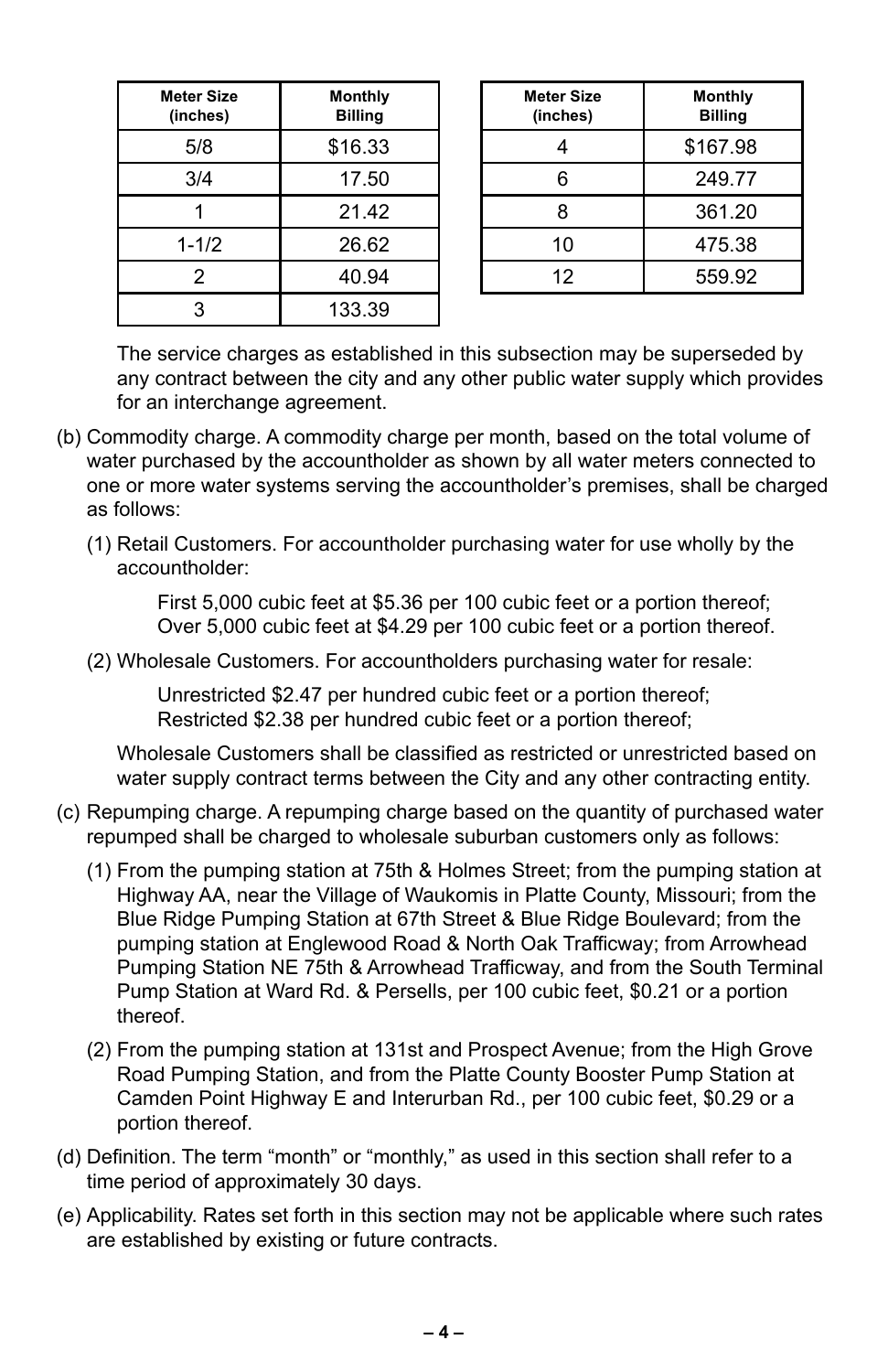#### Section 78-11. Payments in lieu of taxes.

Pursuant to Section 1209 of the City Charter, the Water Services Department shall be assessed and required to make a payment in lieu of taxes to the General Fund equal to five percent of the Water Fund's gross revenues derived from providing water services to the City's residential and commercial customers. Such payment in lieu of taxes shall be considered part of the cost of water services and shall be charged to the City's residential and commercial customers as a charge equal to five percent of the general meter rate, the fire protection rate and the temporary service rate.

#### Section 78-12. Bills for metered water service.

Bills for metered water service shall be mailed to the service address or upon request by the accountholder to another location. The bill shall include:

- (1) The meter readings showing the amount of water used and its cost;
- (2) The last meter reading date and day of service;
- (3) The charge for any payment in lieu of taxes established by the City;
- (4) All bills are due and payable on the billing date;
- (5) The delinquent date, which shall be not less than ten days after the billing date.

#### Section 78-13. Inclusion of sewer services charges on water bill.

All charges for sanitary sewer service, including any charge for payment in lieu of taxes established by the City, shall be included on the water bill. Stormwater fee charges may be included on the water bill, or may be billed separately. The delinquent date for sanitary sewer service and stormwater fee charges shall be the same as for the water bill.

#### Section 78-14. Late payment service charge for delinquent bills.

Upon a bill becoming delinquent, a late payment penalty in the amount of six percent of that delinquent amount shall be applied to all metered water service, sanitary sewer service and stormwater fee bills remaining unpaid after the delinquent date. The director of water services may waive or adjust late payment service charges for a party that enters into an agreement with the city for the payment of unpaid water, sanitary sewer and stormwater charges.

#### Section 78-14.1. Suit additional to other remedies.

- (a) In addition to any and all remedies provided in the Charter and this chapter, the city shall have the power to enforce the collection of unpaid water, sanitary sewer and stormwater charges, with all interest, costs and penalties thereon, by suit brought in the name of the city in any court of competent jurisdiction.
- (b) Ten percent on the amount of the judgment shall be added as attorney's fees in every proceeding for the collection of delinquent charges under this chapter, to be added and collected in the same manner as other costs in the case.

#### Section 78-15. Termination of services for failure to pay charges.

Water service, sanitary sewer service or combined water and sanitary sewer service shall be subject to termination without further notice if a bill for any or all of the above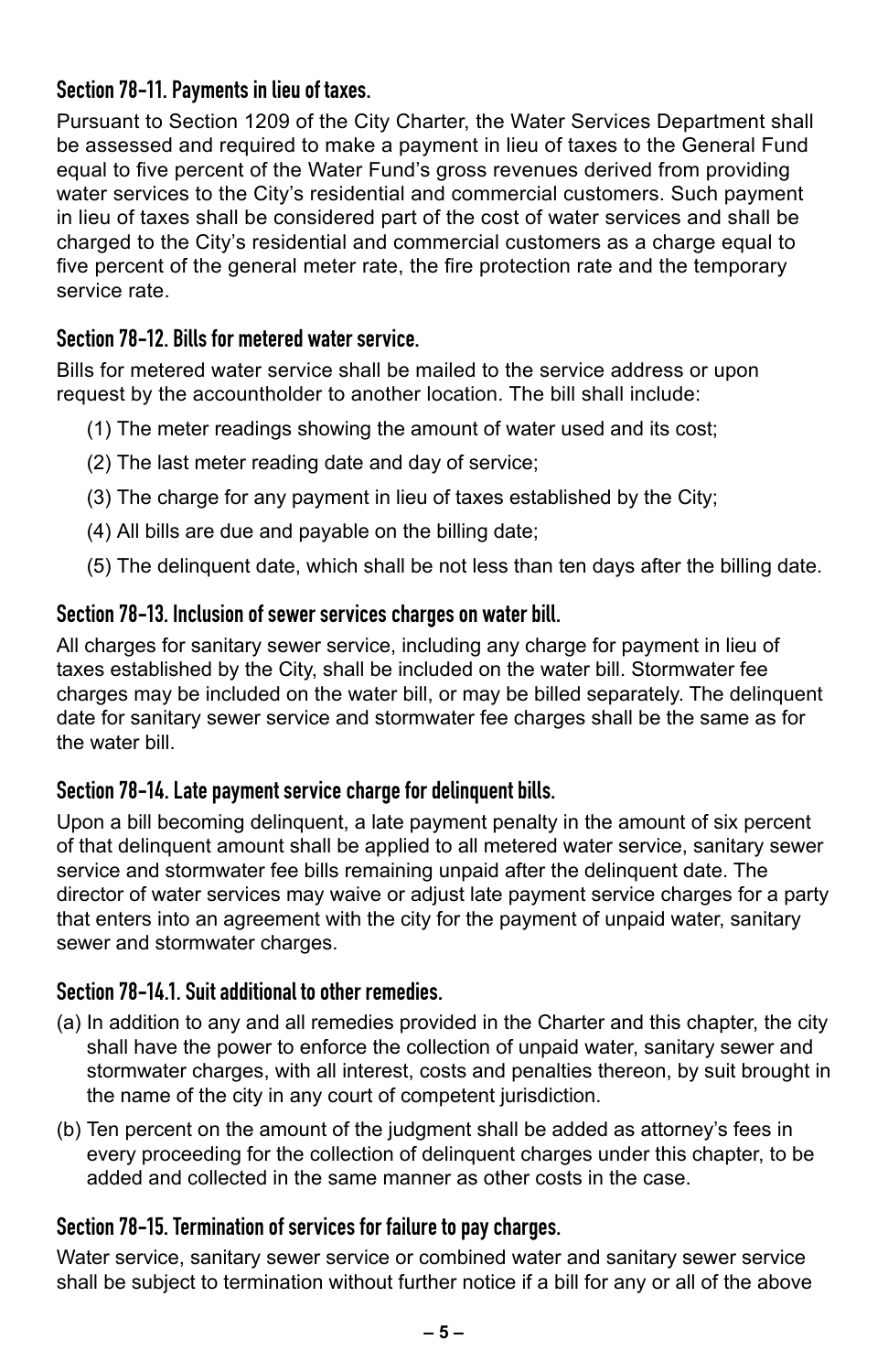services remains unpaid 20 days after the delinquent date. However, the director of water services may order termination at any time upon a specific finding that payment for continued service is unlikely to be received. Any partial payment received may be applied proportionally to each of the applicable water service, sanitary sewer service and stormwater service accounts.

#### Section 78-15.1. Property owner liability for water and sewer services; delinquent charges; liens.

- (a) Water and sanitary sewer services shall be deemed to be furnished to both the occupant and the owner of the premises receiving either or both of such services.
- (b) Any delinquent charges shall be chargeable against any deposit held by the water services department for service to such premise.
- (c) Any charges for metered water service pursuant to this chapter, for sanitary sewer service pursuant to chapter 60, or for stormwater fee pursuant to chapter 61, shall, if not paid by the due date, become delinquent and shall bear interest from the date of delinquency until paid. To the extent authorized by State statute, delinquent charges for water services or sanitary sewer services shall be a lien upon the land so charged for such service, services or fee, upon the filing of a notice of delinquency with the recorder of deeds in the county where the land is situated. The lien hereby created may be enforced by suit or foreclosure.
- (d) The director of water services is authorized to file, on behalf of the city, the notice of delinquency as provided in subsection (c) of this section, subject to the following limitations:
	- 1. For one- and two-family residences, if the account is three months delinquent or the total amount of such delinquency is \$500.00 or more;
	- 2. For all other service classifications, if the account is three or more months delinquent, or the total amount of such delinquency is \$1,000.00 or more.
	- 3. The limitations provided by this subsection shall not prohibit the director of water services, or the council, from pursuing other remedies provided by statute or ordinance.
- (e) Upon the written request of any owner whose land has become subject to a lien as provided in subsection (c) of this section, within 30 days of the filing of such lien, the director of the water services department shall hold a hearing to ascertain all facts in the matter. The owner requesting such hearing shall be entitled to all rights applicable to a contested case under state administrative review and procedure law. The director shall prepare written findings and conclusions determining whether the amount of the charges was properly computed, whether such charges were delinquent, or whether the lien should be removed or released for any factual or legal reason. If, after hearing, the director finds and concludes that the lien should be removed or released, the director shall take any necessary action to remove or release the lien from the property. The owner of such land must pay in advance a \$75.00 fee, to cover in part the cost of hearing the case, and preparing the written response. If upon finding that the lien should be removed or released the fee should be returned or refunded to the property owner requesting the hearing.
- (f) When, subsequent to the filing of a notice of delinquency under subsection (b) of this section, the amount of delinquency charges, plus interest and any recording fees or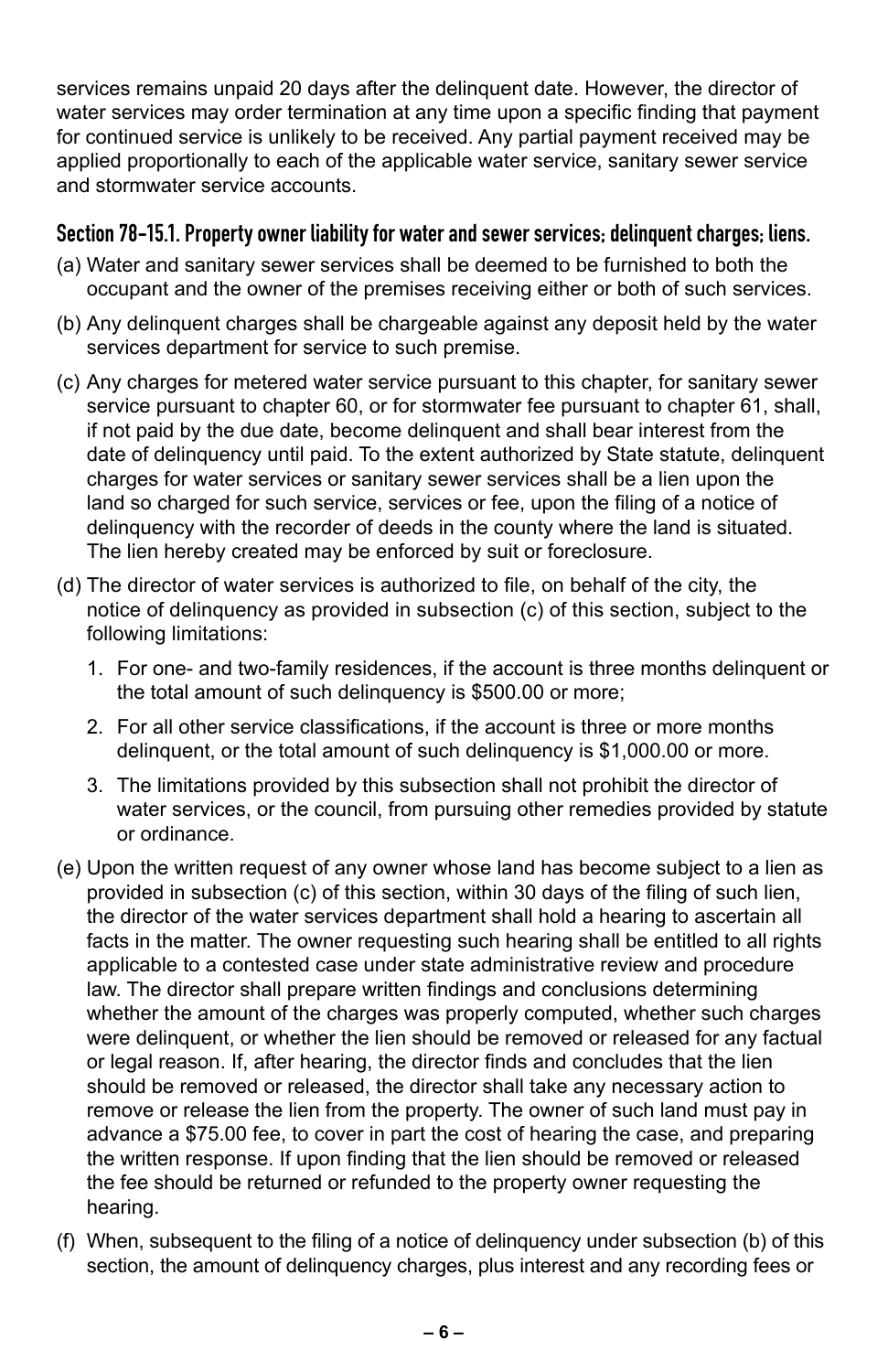attorney's fees, have been paid in full, the director of water services shall file with the appropriate recorder of deeds a notice that the delinquency has been satisfied.

#### Section 78-16. Charge for termination and restoration of service.

- (a) The following charges shall be made for the termination of service after failure to pay for water or sanitary sewer service, after failure to have the meter readily accessible for reading on the regularly scheduled route on more than two successive occasions, after receipt of an accountholder request for termination or for any of the grounds set forth in Section 78-30.
	- (1) For processing the first termination of service order, the accountholder will be charged \$60.00.
	- (2) When the service was not established as authorized by the Code of Ordinances, the accountholder shall be charged \$180.00 for processing the termination of the service order, costs associated with failure to properly establish service, and a penalty.
	- (3) When the service is found to be restored, but not by the water services department, the accountholder shall be charged \$180.00 for processing the termination of service order, costs associated with failure to properly establish service, and a penalty. For processing each subsequent termination of service when the service has been restored but not by the water services department, the accountholder shall be charged \$500.00.
	- (4) The term "termination of service" shall not be construed to mean an immediate transfer of service from one accountholder to a subsequent accountholder or service disconnection.
	- (5) For processing a restoration of service, the accountholder will be charged \$60.00.
- (b) Upon finding that water service, sanitary sewer service or combined water and sanitary sewer service has been established for a location in a manner not authorized by this Code of Ordinances, the director of water services is authorized to take appropriate action, including removal of taps to the water or sewer main or otherwise rendering the service line inoperable, to ensure termination of service. In addition to any permit, tap, or other charges restoration of terminated service after the water services department has removed a meter or a tap to the main shall be \$610.00, but may be waived by the director of the water services department.

#### Section 78-17. Billing for services under fire protection rate.

Water consumers served under the fire protection rate shall be billed annually in advance for this service. The bill shall include the fire protection rate and a charge for any payment in lieu of taxes imposed by the City. These bills shall be due within 30 days and delinquent if not paid thereafter. The service to premises having delinquent bills for service under these rates may be discontinued without further notice.

#### Section 78-18. Bills for temporary service.

Contracts for service under the temporary service rate for water delivered through a metered or unmetered service or hydrant connection for purposes of a temporary nature shall be accompanied by a cash deposit, and the accountholder shall make such additional cash deposits as required to maintain the deposit in excess of the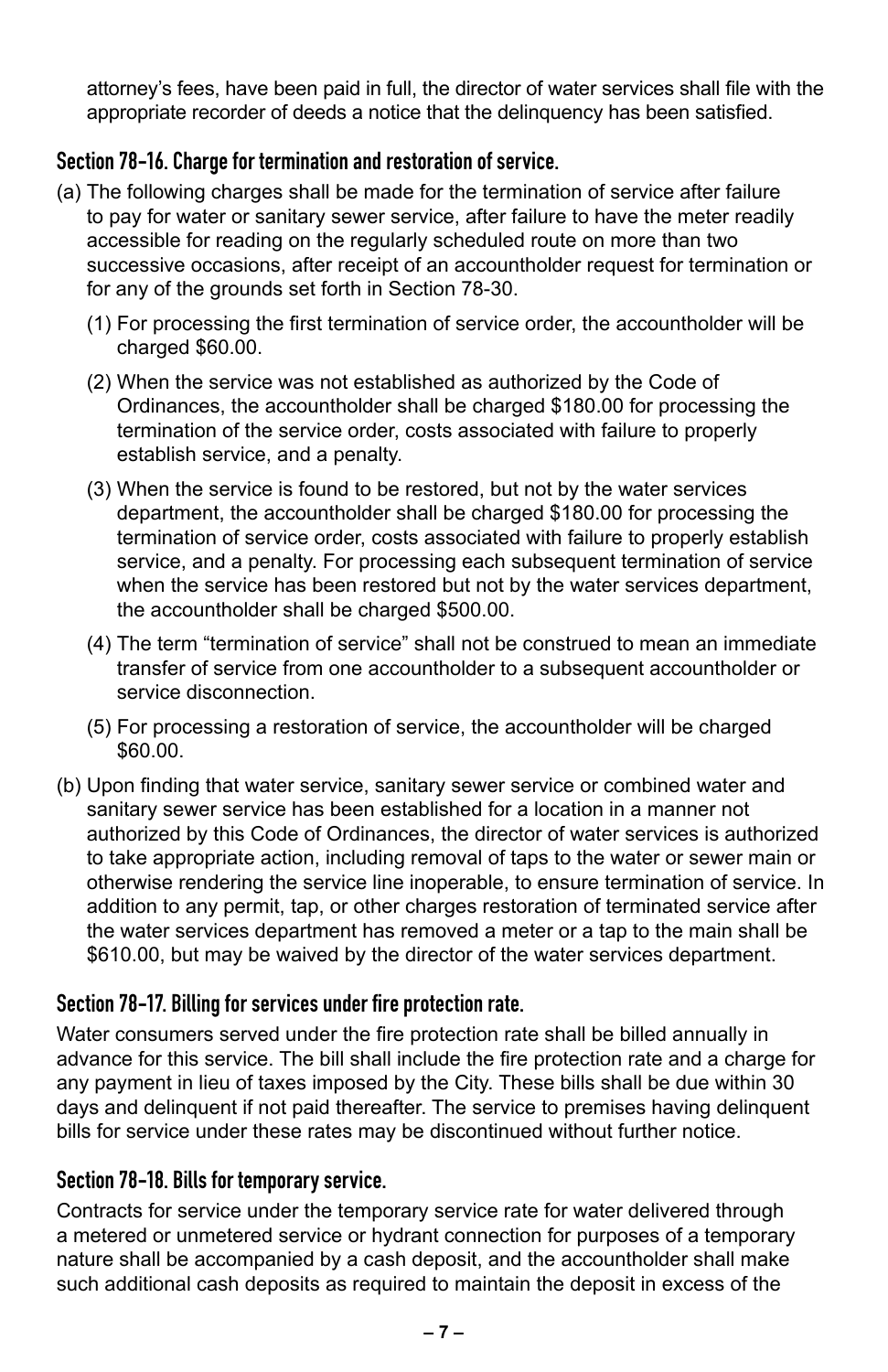estimated cost of the services rendered. When a temporary service contract is terminated, the director of the water service department shall refund the amount remaining on deposit after all charges for the service have been deducted, including any charges for repair or servicing of the hydrant or other city property.

#### Section 78-19. Charge for water temporarily unmetered.

The director of water services will promulgate rules for back billing accountholders when there were problems with the meter, a meter was missing or there were other difficulties with the metering equipment that prevented it from registering usage.

#### Section 78-20. Bill payment guarantees.

- (a) Required amount. The director of the water services department is authorized and directed to require each accountholder, before taking water under the general meter rate, the suburban water rate (except as provided for in water purchase contracts) and the fire protection rate, to make a cash deposit against which the water services department may charge any unpaid bills for the following: water service; meter, hydrant or valve resealing; termination of service; meter repair; sanitary and stormwater sewer service; or other authorized charges. For customers estimated to use less than 1,000 cubic feet per month, the deposit shall be \$110.00. For customers estimated to use more than 1,000 cubic feet per month, the deposit shall be not less than the estimated cost of water and sewer service for two billing periods. Either interest shall be paid on cash deposits as required by state statute or deposits held by the director of the water services department shall be refunded after two years.
- (b) Additional deposit. An additional deposit above the amount required by subsection of this section, not to exceed the estimated cost of four months' water, sanitary and stormwater sewer service, may be required by the director of the water services department for any accountholder whose account reflects a history of repeated delinquencies. Failure to provide the additional deposit authorized in this subsection shall constitute grounds for discontinuance of water service.
- (c) Refund; waiver of deposit. All bill payment guarantees taken, including a bond in lieu of cash deposit, shall be held for at least two years or until the account is terminated. The director of the water services department may waive deposits on additional accounts for an existing accountholder with known good credit. In cases where an accountholder has multiple properties or is between tenants, the deposit may be waived when the accountholder credit rating is good.
- (d) Transfer of service. When an accountholder transfers service from one location to another, the director of the water services department may waive any additional deposit.
- (e) Termination of service. When a contract for water service is terminated, the director of the water services department shall apply the deposit against any unpaid bills associated with the contract, and if the amount is \$10.00 or more, shall refund the remainder of the deposit to the depositor. Refunds in an amount under \$10.00 will be made only upon written request of the accountholder.
- (f) Bond in lieu of cash deposit. In lieu of a cash deposit, the director of water services department may accept, as a bill payment guarantee, a corporate surety bond by a surety company authorized to do business in the state, in the amount of the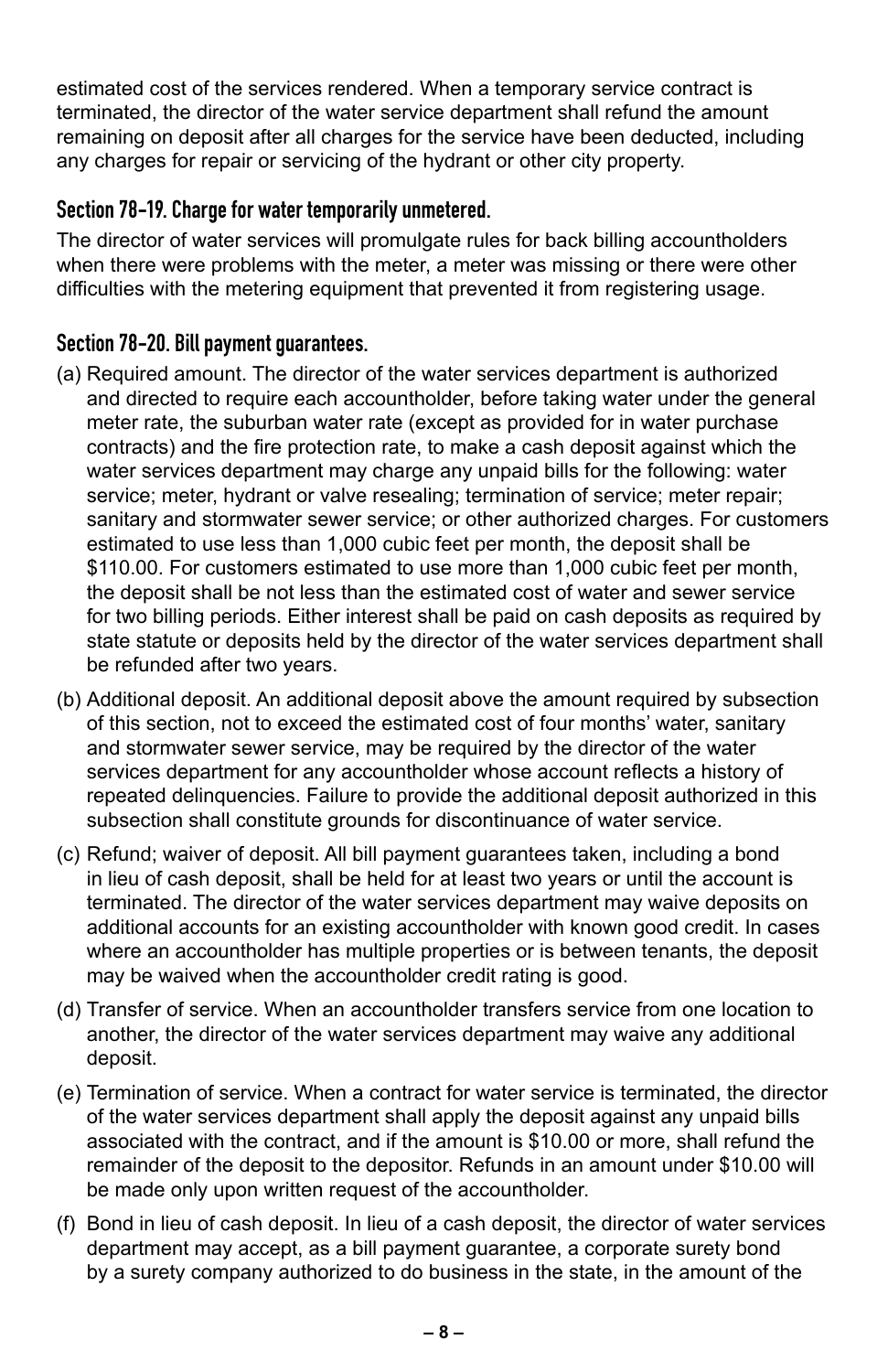deposit required but not less than \$1,000.00. Such surety bond shall be subject to the approvals of the city attorney as to form; of the director of the water services department as to the amount, terms and conditions of the bond; and of the director of finance as to the qualifications of the surety. The surety bond shall be filed with and kept by the director of the water services department until refunded.

(g) Commercial accounts. In addition to any bill payment guarantee, commercial accounts may be required to enter into a contract for service, on a form provided by the water services department, specifying the parties responsible for payment. These parties shall remain responsible for all water used until notification is received in writing of the date service is to be terminated.

#### Section 78-23. Water service disconnection.

- (a) Disconnection when building razed or moved. Prior to demolishing or razing a building, water services shall be abandoned or disconnected from the main, as determined by the water services department and as required by a water service line kill permit issued by the City. The responsibility and expense for such disconnection, including permit fees, shall rest with the owner of the land upon which the building is located.
- (b) Disconnection for unauthorized use of water. The water services department is hereby authorized to disconnect a water service at the main if deemed necessary to prevent the unauthorized use of water, in which case the owner of the property served by the connection shall reimburse the water services department for the expense of the disconnection.
- (c) Reuse of service. In those cases where a building is razed or moved, a copper, cast iron or ductile iron service to a property may remain connected to the main for a period of one year on the authority of the director of the water services department and subject to his approval of the written application of the property owner indicating that the service will be used again within one year and also providing that the property owner place a cash deposit with the water department equivalent to the cost to disconnect the service line at the main. The deposit shall be refunded if the service line is reused. If the service line is not reused in the time period provided, the deposit shall be used to pay the cost of disconnecting the service line from the main.
- (d) Reconnection. Services disconnected from the main may be reconnected to the main, subject to pertinent rules and regulations of the water services department, provided a permit for such reconnection is obtained and such reconnection shall be made solely at the expense of the owner of the premises serviced.
- (e) Other service disconnections. A water service connection to a premises may be disconnected at the main by the water services department, and the cost of the disconnection billed to the owner of the premises, if:
	- 1. The service line has not been used for one year; or
	- 2. There is a leak on a service to a vacant building, dwelling or property in those situations where public safety or welfare may be affected; or
	- 3. The service is not metered pursuant to section 78-7.
	- 4. If the owner fails to disconnect the service line from the main prior to demolishing or razing a property; or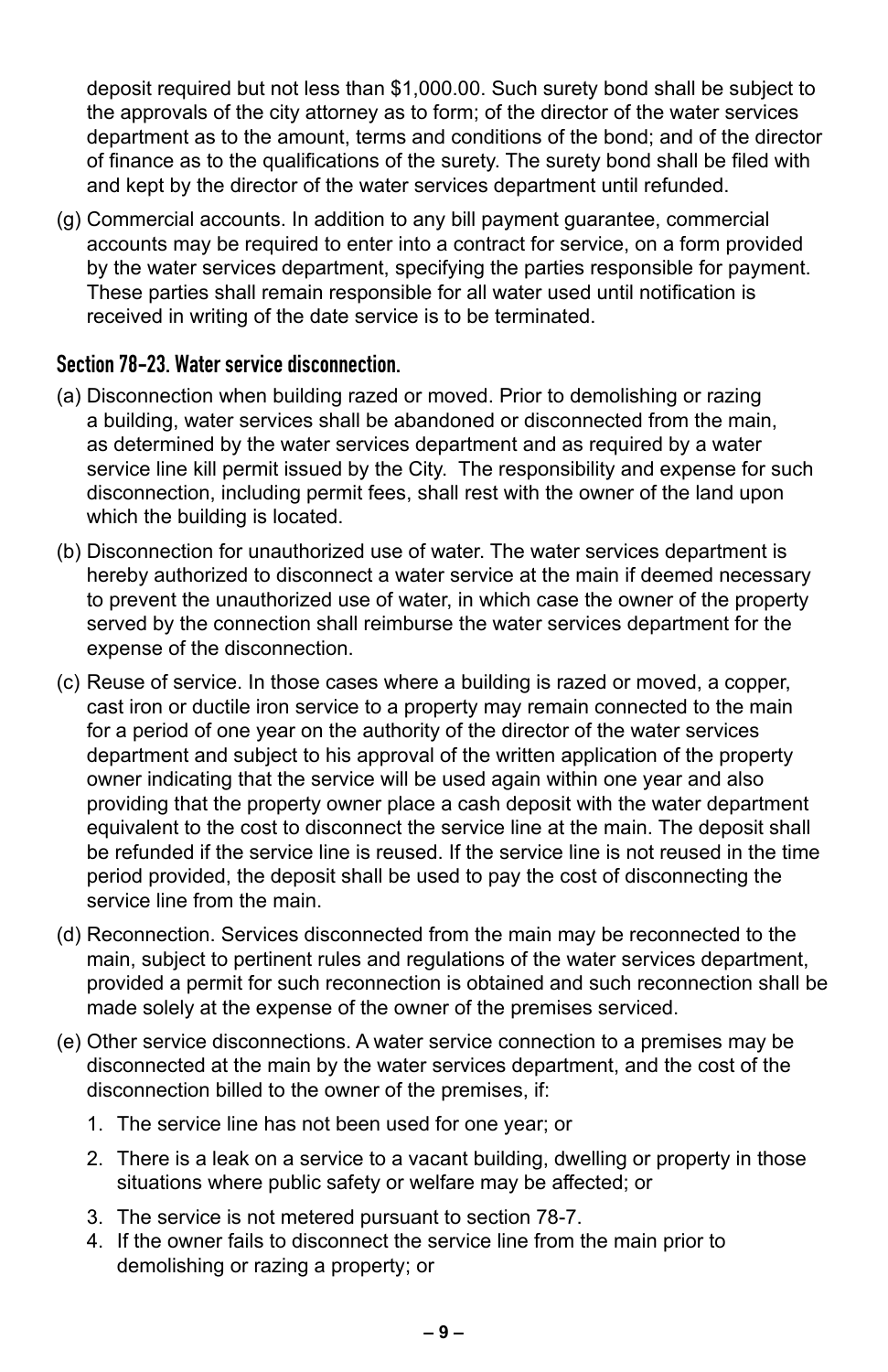5. The building is deemed by the City to be a Dangerous Building.

#### Section 78-24. Water meters generally.

- (a) Ownership; installation. All water meters installed for original service for any premises shall be city-owned meters installed and connected at the expense of the owner of the premises served. The connection charge shall be based on the current price of the meter installed and related appurtenances plus the current cost of such setting. Appurtenances include but are not limited to all components necessary for the reading, transmission, and regulation of water usage.
- (b) Maintenance and replacement. All water meters shall be maintained and replaced in accordance with section 78-25.
- (c) Authority of water department. The water department may purchase meters for resale to prospective consumers and may prescribe conditions under which meters may be purchased elsewhere for installation on services connected to Water Services Department mains.
- (d) Determination of consumption when remote register or automated reading system does not operate properly. If the remote register or automated reading device does not operate properly, the reading on the actual meter located inside the premises shall determine the consumption on which the water and sewer commodity charges are computed.

#### Section 78-25. Water meter settings.

Water meter settings shall allow free and non-hazardous access to the meter for reading, removal, inspection or replacement, and shall be subject to the approval of the director of the water services department. All meters shall be set by the water department and charges therefore shall be assessed against the owner of the premises served as provided in Section 78-28. Meters shall be set after a payment has been made to the director of the water services department to cover the cost of connection charge based upon size of meter. Meters larger than one inch may be purchased by the owner in accordance with water services department specifications and the connection charge will be adjusted according to the current published list of meter charges as maintained by the water services department. If the meter is purchased by the owner it shall become the property of the city upon installation, and the maintenance and replacement of the meter shall become the responsibility of the water department under normal operating conditions. The acceptance of the title or of the care of the water meter by the water department as provided in this section or on city meters set under the connection charge shall not, however, relieve the accountholder of the responsibility for loss of meter or its related appurtenances, improper setting, heat damage, freezing or consumer fault or negligence.

#### Section 78-27. Sealing of water meters.

Water meters, when set, will be sealed in position and against access to the dials or mechanism. These seals shall be broken only by employees of the water services department in the proper exercise of their duties or by a licensed master plumber as defined in the building code. A charge of \$205.00 shall be made for the replacement on any meter of a seal that has been broken in any other manner.

#### Section 78-28. Water department price schedules; permits for work on water service.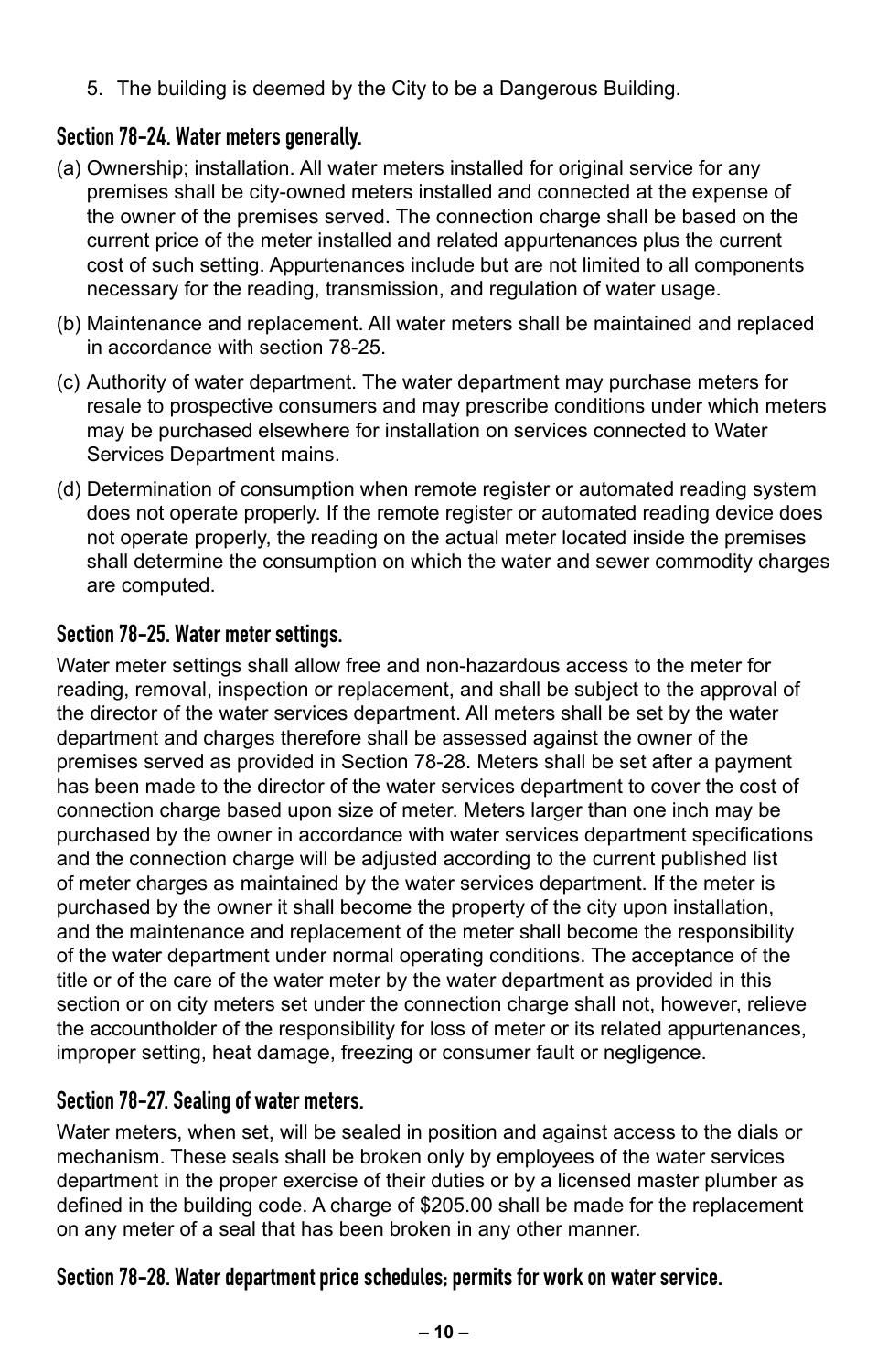- (a) Price schedules. The director of the water services department is hereby empowered and directed to prepare and maintain a schedule of prices governing the connection charge, sale, removal, test, repair and replacement of water meters; sale and operation of fire hydrants; and tapping charges. A copy shall be available for public inspection at the water services department director's office at any reasonable time.
- (b) Permit required for installation or maintenance of services. Water services shall not be installed or maintained except by permit issued by the water services department on the basis of an application for such permit made by the owner of the premises or his authorized agent as provided under sections 78-21 and 78-22.
- (c) Types of permit; permit fee. The director is hereby authorized to issue the following kinds of permits and to charge \$100.00 per each such permit, where;
	- 1. Taps are to be made and new services are to be installed.
	- 2. An existing service is to be altered, extended, renewed or repaired from the first valve to the building improvement or fixtures, or appurtenances added thereto or detached therefrom.
	- 3. An existing service is to be abandoned and replaced with a single larger service that requires a larger tap.
	- 4. An existing service is disconnected at the main or is otherwise abandoned.
- (d) Duplicate permits. Whenever the original permit is lost, a duplicate permit must be secured. A charge of \$10.00 will be made for the issuance of a duplicate permit.
- (e) Permit controls. Water service permits shall be issued and controlled in accordance with water services department rules and regulations.
- (f) Plan Review. The director is hereby authorized to establish the following fees and charges for water service plan reviews:
	- 1. A fee of \$110.00 for water service plan reviews involving no more than 10 service connections.
	- 2. For water service plan reviews involving more than 10 service connections, an additional charge of \$12.00 for each connection greater than the 10 connections included in the charge referenced in subsection (f)(1).
	- 3. A charge of \$65.00 if plans are rejected and must be resubmitted for review due to deficiencies in the original plan.

#### Section 60-2. Sewer charges for resident users.

There are hereby established charges against every person and for every property, partnership, corporation, association, and other entity within the city limits having an actual or available connection with the city's sanitary sewer system, or discharging sewage, industrial waste, water or other liquid into the system. Charges shall be prorated per day during the billing period. Such charges are to be the sum of service charges, volume and high concentration charges to be computed and levied as follows and as prescribed in Section 60-9:

- (1) Service Charges.
	- a. Sanitary sewer. A service charge of \$25.37 per month to cover in part the cost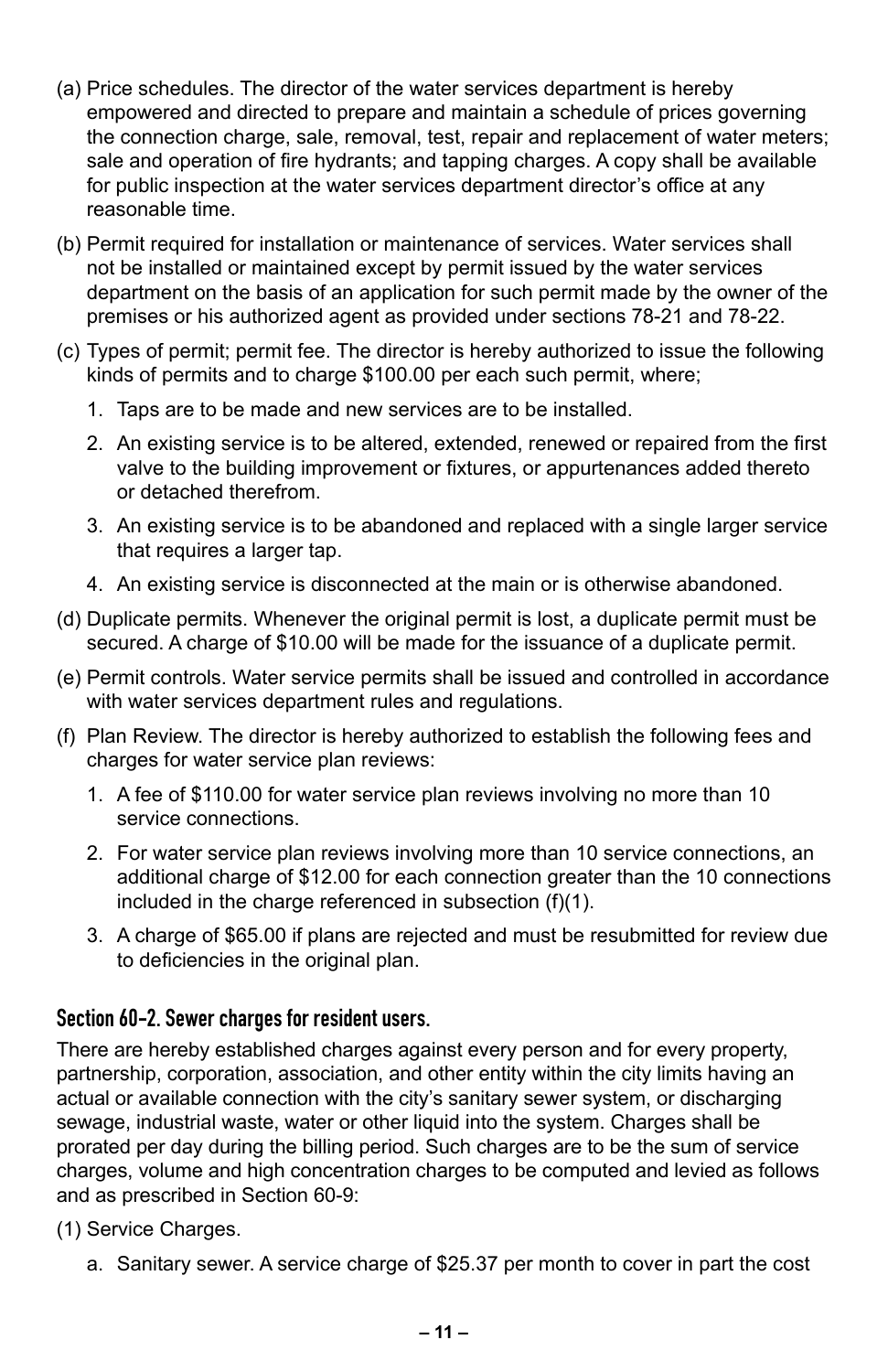of providing various services, and shall be prorated per day during the billing period and shall apply whether or not any sewage or wastes are actually discharged to the city sewer during the billing period; such charges are to be made each month.

- b. Wastewater discharge permits. Commercial and industrial users shall pay for the cost of the wastewater discharge permitting program as described and authorized in article IV of this chapter. Charges as authorized in article IV of this chapter shall be billed and collected with the commercial or industrial users' normal water and/or sewer billing charges.
- (2) Volume charges. A volume charge of \$10.24 per 100 cubic feet (ccf), or a portion thereof, based upon the total volume of water purchased by the customer during the billing period subject to the following adjustments:
	- a. Water supplied from separate source. Where water is supplied by a separate and independent source, the sewage volume charge shall be based upon the volume of water used, where such information is available, and computed at the volume charge established herein. Where usage information is not available, the water services department shall determine an appropriate volume of water used and compute it at the volume charge established herein
	- b. Residential accounts. Except as noted in (2a), residential service account (one- and two-family residences) volume charges for the bills generated during the months of May through December shall be based upon water used during the winter period, such winter period being the bills generated during January through April, (these are the billing periods that most closely correspond to the December through March usage); such charges shall be payable with each bill rendered throughout the year. Where residential water services accounts do not have an acceptable history of winter water use, the volume charge for bills generated during the months of May through December shall be the volume charge established herein, or \$61.44 per month, whichever is the lesser.
	- c. Commercial and industrial water accounts with diverted water uses. Commercial and industrial water accounts are all water service accounts other than one and two-family dwellings. Diverted water uses are those where a significant portion of the water purchased is used in manufactured products such as ice, canned goods or beverages. Where the product is transported away from the premises in containers (water to product) the application fee is \$1,000.00. Where the water purchased is lost by evaporation or irrigation the application fee is \$550.00. The Director of the Water Services Department or the Director's representative, shall make the determinations of fact as to the amount of water which is diverted, and shall have authority to adjust the sewer use volume billed on the basis of the facts ascertained. The application fee is to pay for site review, plan review, and installation inspection.
- (3) Commercial and industrial water accounts with high concentration discharges. Commercial and industrial water accounts shall include all water service accounts other than one- and two-family dwellings. High concentration discharges are those in which the BOD (biochemical oxygen demand), SS (suspended solids), and/or O&G (oil and grease) concentrations are in excess of the maximum concentration of these components in normal sewage as defined in Article IV of this chapter. In addition to other sewer service and volume charges, a surcharge,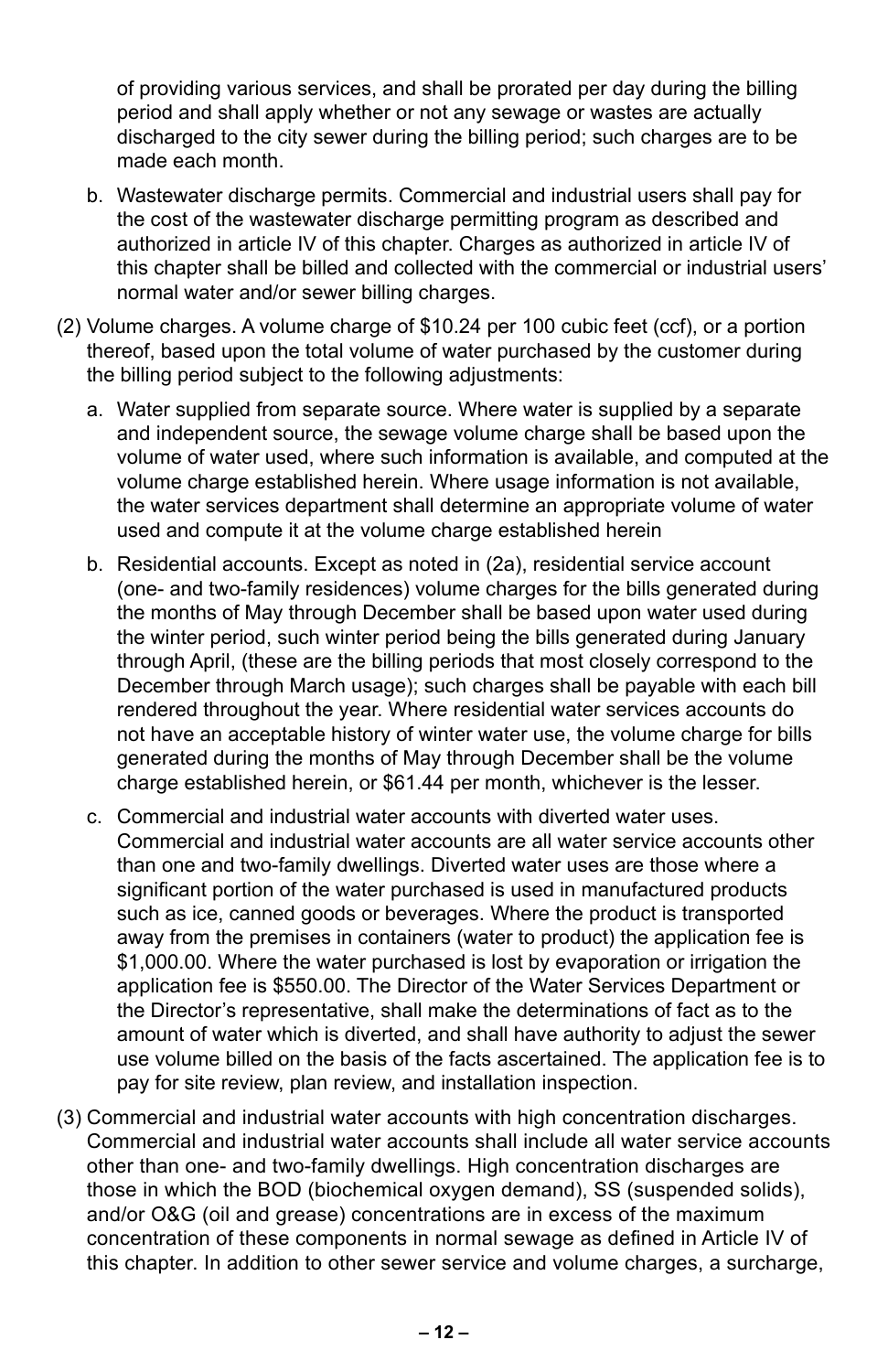as established by the formulae defined and set forth in Article IV of this chapter, shall be levied on high concentration discharges received from any customer under this section. For surcharge rate formulae calculation purposes, the following rates are hereby established:

- RB (surcharge per pound of excess BOD) = \$0.445
- RS (surcharge per pound of excess SS) = \$0.212
- RG (surcharge per pound of excess O&G) = \$0.201

The director of water services is hereby authorized to promulgate regulations to develop various groups and classes to facilitate the equitable distribution of surcharge fees among like groups of customers.

(4) Definition. Month or monthly, as used in this section, shall refer to a time period of 30 days.

#### Section 60-3. Sewer charges for nonresident users.

- (a) Charges. There are hereby established charges against every person, partnership, corporation, association, and other entity outside the city limits having a connection with the city's sanitary sewer system or discharging sewage, industrial waste, water or other liquids into the city's sewer system. All charges billed shall be prorated per day during the billing period. Such charges are to be the sum of service charges and volume charges to be computed and charged as follows:
	- (1) Metered connections with municipalities and political subdivisions. Bulk flows through a metered interconnection with a municipality or other political subdivision shall be charged and pay a rate of \$3.79 per 100 cubic feet (ccf), or a portion thereof, with no service charges.
	- (2) Unmetered connections with municipalities and other political subdivisions. Bulk flows through an unmetered interconnection with a municipality or other political subdivision shall be charged and pay a rate of \$5.59 per 100 cubic feet (ccf), or portion thereof, of actual water consumption for all residential, commercial and industrial customers, and shall also pay a service charge of \$16.18 per month for each such customer.
	- (3) Unmetered connections with municipalities and other political subdivisions; no water consumption records. Where actual water consumption records are not available, bulk flows from a municipality or political subdivision through an unmetered interconnection shall pay a sewer charge of \$55.93 per month per dwelling unit or equivalent dwelling unit.
	- (4) Individual non-resident customers billed directly by the city. Individual nonresident customers billed directly by the city shall pay a service charge of \$35.73 per month, plus a volume charge of \$14.16 per 100 cubic feet (ccf), or portion thereof.
	- (5) Accounts with high concentration discharges. High concentration discharges are those in which the BOD (biochemical oxygen demand), SS (suspended solids), and/or O&G (oil and grease) concentrations are in excess of the maximum concentration of these components in normal sewage as defined in Article IV of this chapter. In addition to the other sewer service and volume charges, a surcharge, as established by the formulae definied and set forth in Article IV of this chapter, shall be levied on high concentration discharges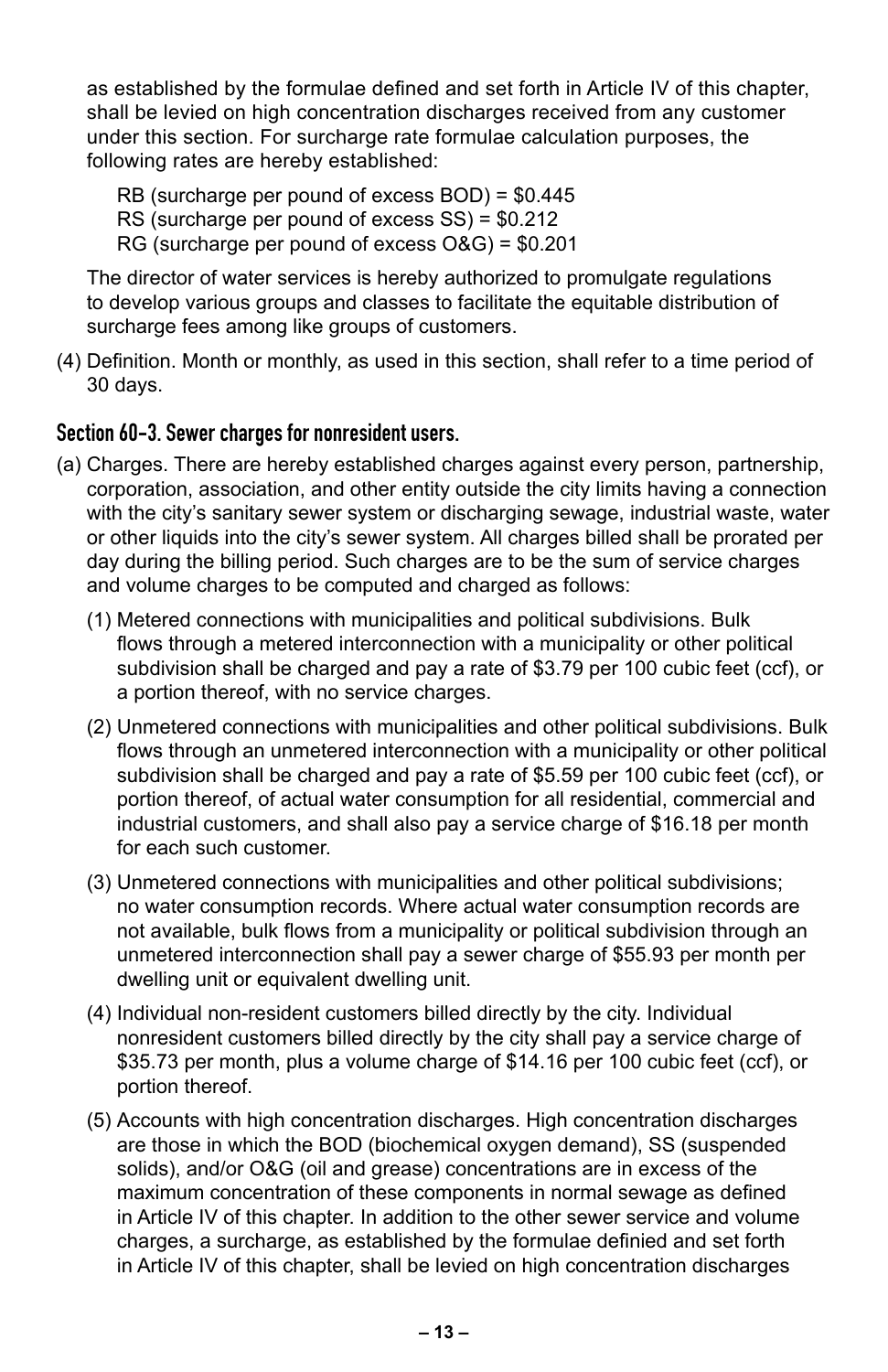received from any non-resident user.

For surcharge rate formulae calculation purposes the following rates are hereby established:

RB (surcharge per pound of excess BOD) = \$0.498 RS (surcharge per pound of excess SS) = \$0.244 RG (surcharge per pound of excess O&G) = \$0.212

The director is hereby authorized to develop various groups and classes to facilitate the equitable distribution of surcharge fees among like groups of customers.

- (b) Definition. "Month" or "monthly," as used in this section shall refer to a time period of approximately 30 days.
- (c) Applicability. This section may not be applicable where arrangements for sewer service and sewer service charges are established by an existing or future contract or cooperative agreement.

#### Sec. 60-4. Use of sanitary charges.

Revenues from sanitary sewer charges are to be used to pay the cost of operating, maintaining, repairing or enlarging the existing or future sanitary sewer system, for paying the principal of and interest on the negotiable interest-bearing sewer revenue bonds of the city, and payment of any payment in lieu of taxes imposed by the City.

#### Sec. 60-5. Exemption from sewer charges.

All occupants of property not having a connection with the sanitary sewer system of the city and not having sewers available for connection shall be exempt from the sanitary sewer service charge and the commodity charge.

#### Sec. 60-9. Payment in lieu of taxes.

Pursuant to Section 1209 of the City Charter, the Water Services Department shall be assessed and required to make a payment in lieu of taxes to the General Fund equal to two percent of the Sewer Fund's gross revenues derived from providing sewer services to the City's resident users. Such payment in lieu of taxes shall be considered part of the cost of sewer services and shall be charged to the City's resident users as a charge equal to two percent of the sewer charges for resident users.

#### Sec. 60-10. Units of Measure.

The volume charge shall be measured in CCF and may be billed in portions thereof.

#### Sec. 60-191. Permit fees and monitoring fees.

- (a) All permittees are responsible for defraying the costs of administering the permitting program.
- (b) Permit application review fees are applicable and are normally due at the time of the permit application. Permit application review fees shall normally be billed at the same time as the water bill and the normal sewer service charge unless otherwise approved by the director.
- (c) Permit maintenance fees have been calculated to include a portion of the average costs of sampling and analysis for each class of permit as well as the costs of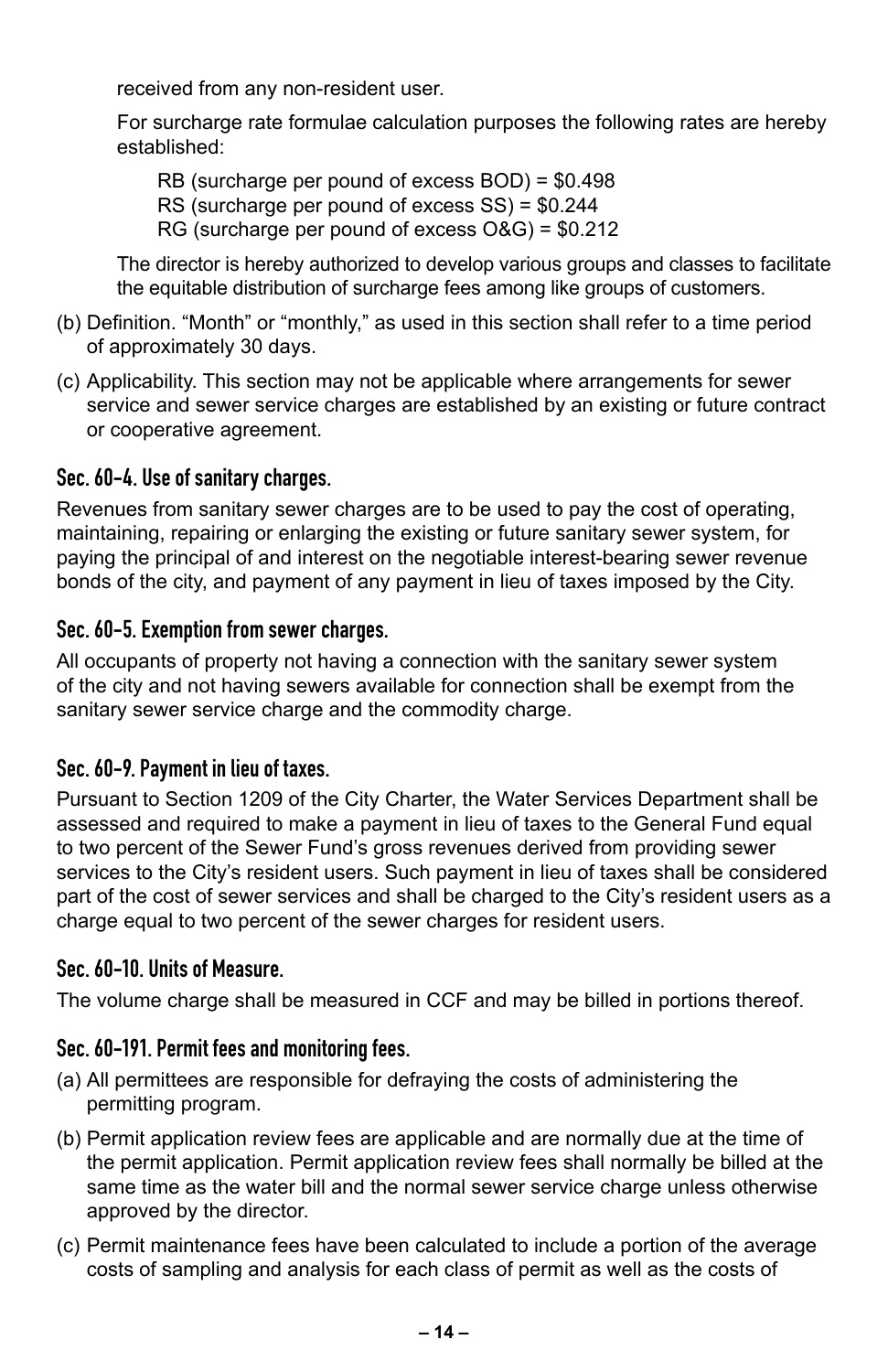compliance inspections, report reviews, data analyses, permit modifications, correspondence and other routine permit maintenance activities. Permit maintenance fees are payable on a monthly basis and shall normally be billed at the same time as the water bill and the normal sewer service charge unless otherwise approved by the director.

- (d) If additional sampling and analyses are required by enforcement circumstances, sample collection shall be billed at the rate of \$408.00 per occurrence (day) and sample analyses shall be billed at cost as determined by the current city laboratory analyses fee schedule. Enforcement sampling and testing charges shall normally be billed at the same time as the water bill and the normal sewer service charge unless otherwise approved by the director.
- (e) A wastewater discharge permit shall be issued/reissued only after payment of applicable fees. Permit fees are non-refundable. The following fees are applicable:

| <b>Permit Class</b>                     | <b>Permit Applicaton</b><br><b>Review Fee</b> | <b>Monthly Permit</b><br><b>Maintenance Fee</b> |  |
|-----------------------------------------|-----------------------------------------------|-------------------------------------------------|--|
| Temporary (<1 year)                     |                                               |                                                 |  |
| <35,000 gal.<br>a.                      | \$224.00                                      | \$575.00                                        |  |
| b.<br>>35,000 to <75,000 gal.           | \$301.00                                      | \$1,304.00                                      |  |
| >75,000 gal.<br>c.                      | \$368.00                                      | \$1,726.00                                      |  |
| <b>Permit Class</b>                     | <b>Permit Applicaton</b><br><b>Review Fee</b> | <b>Monthly Permit</b><br><b>Maintenance Fee</b> |  |
| Special wastes only                     |                                               |                                                 |  |
| Radioactive, medical<br>a.              | \$368.00                                      | \$101.00                                        |  |
| <b>Waste Treatment Facilities</b>       |                                               |                                                 |  |
| <30,000 gal./mo.<br>a.                  | \$525.00                                      | \$205.00                                        |  |
| >30,000 gal./mo.<br>b.                  | \$670.00                                      | \$409.00                                        |  |
| <b>Groundwater Remediation Projects</b> |                                               |                                                 |  |
| <120,000 gal./yr.<br>a.                 | \$224.00                                      | \$205.00                                        |  |
| >120,000 gal./yr.<br>b.                 | \$368.00                                      | \$304.00                                        |  |
| <b>Categorical Facilities</b>           |                                               |                                                 |  |
| $<$ 1,000 gpd<br>a.                     | \$224.00                                      | \$101.00                                        |  |
| 1,000 to <10.000 gpd<br>b.              | \$368.00                                      | \$205.00                                        |  |
| 10,000 to <25,000 gpd<br>c.             | \$525.00                                      | \$304.00                                        |  |
| d.<br>>25,000 gpd                       | \$670.00                                      | \$409.00                                        |  |
| Non-categorical Large Water Users       |                                               |                                                 |  |
| <50,000 gpd<br>a.                       | \$224.00                                      | \$205.00                                        |  |
| >50,000 gpd to <250,000 gpd<br>b.       | \$368.00                                      | \$304.00                                        |  |
| >250,000 gpd<br>c.                      | \$448.00                                      | \$409.00                                        |  |
| Other                                   |                                               |                                                 |  |
| BOD, SS, &/or O&G<br>a.                 | \$368.00                                      | \$205.00                                        |  |
| Other<br>b.                             | \$368.00                                      | \$205.00                                        |  |

Sec. 60-30. Connecting private sewers with district or joint district sewers—Contents of contract;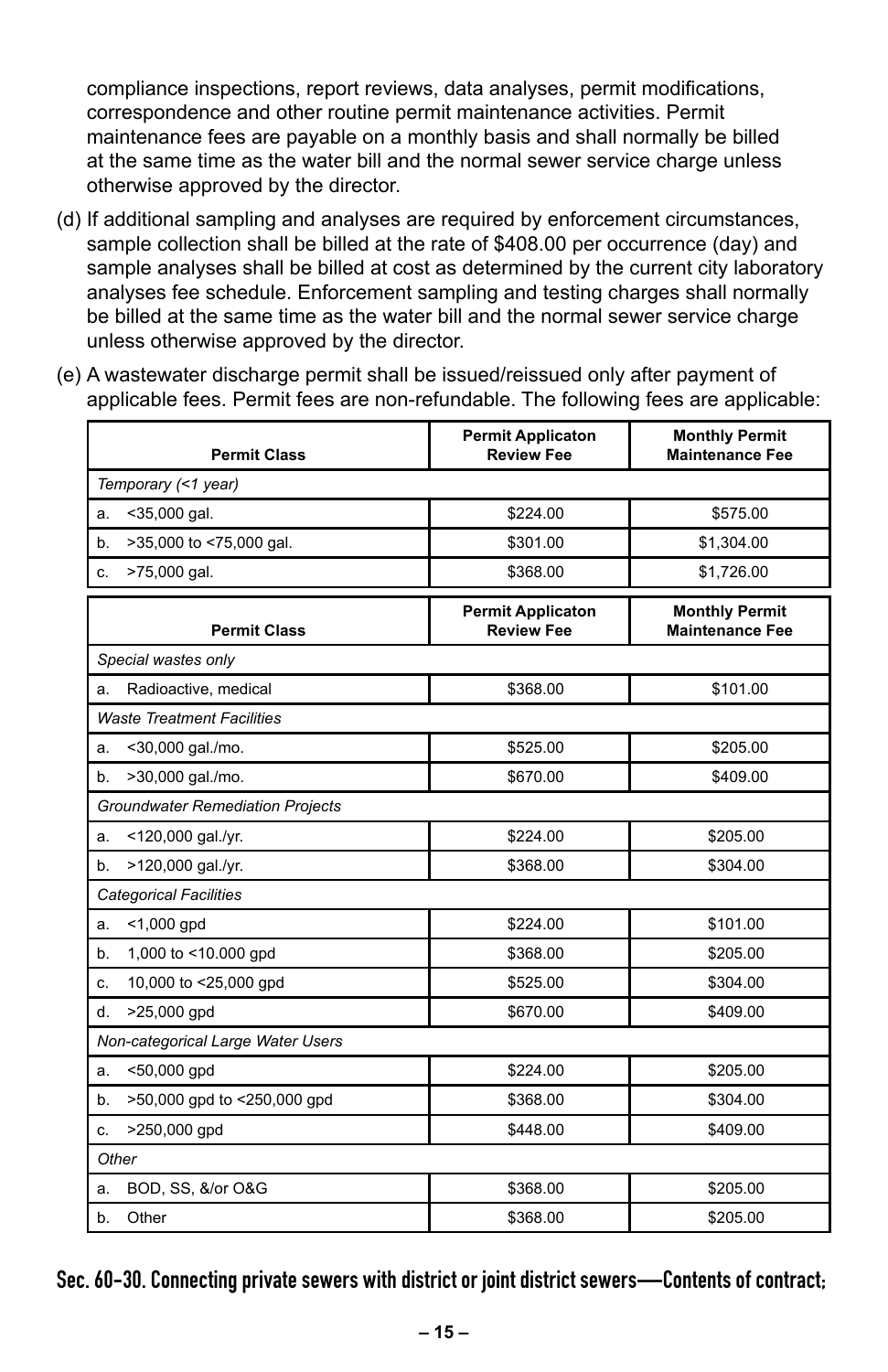#### recording of contract.

- (a) Any contract entered into by a developer and the director of water services as provided in section 60-26 shall provide that, if annexation is declared invalid, the developer, or his successors in ownership of the lands to be served, shall be billed in accordance with section 60-3 subsection (a) subsection (3). Where business and industrial property is to be served, the amount of the annual service charge shall be determined by the director of water services. Such contract shall be filed and recorded with the recorder of deeds in the respective county in which the sewers are to be constructed, along with a copy of the approved subdivision plat, and shall provide that the developer shall have the right to transfer responsibility for payment of the annual service charge to his successors in ownership by covenant running with the land.
- (b) Such contract shall state that the granting of the permission for a sewer connection from projects now outside the city does not exempt the property drained from being taxed for the construction of public sewers in any district or joint district hereafter established in which these sewers are constructed, and it shall not be understood that the construction of the sewers, or the property drained by them, establishes a separate sewer district.

Such contract shall further provide that the city retains the right and power to make use of, construct, reconstruct or change the sewers and the connections to the city sewers, laterals and appurtenances, as may be necessary for the sewering of the property to be drained under the terms of such contract.

#### Sec. 61-3. Stormwater Utility Division; applicability of stormwater fee.

- (a) There is hereby created a stormwater utility within the water services department under the control of the director of water services, who is empowered to implement the provisions of this article.
- (b) The stormwater utility hereby created shall be responsible for the management of the stormwater system.
- (c) The stormwater fee shall be used for the sole purpose of stormwater system management, which includes catch basin maintenance, storm sewer and channel maintenance, flood protection system management and stormwater master planning.

#### Section 61-4. Collection and amount of stormwater fees.

There is hereby assessed a stormwater fee on every property within the city limits, that prevents stormwater from being directly absorbed into the underlying ground. The fee shall be based on the amount of surface ("runoff surface") on a given property. Such fees are to be computed and levied as follows:

- (1) Fee structure. The stormwater fee is based upon the amount of runoff surface on a property, not an actual or theoretical stormwater runoff. The fee structure considers runoff surface to be an indicator of a property's runoff contribution, but also considers the fixed costs of the stormwater utility, which benefit all properties in the city. Fixed costs include program administration as well as maintenance of the storm drainage and flood protection systems.
- (2) Runoff surface. A "runoff surface" is an impervious surface area that does not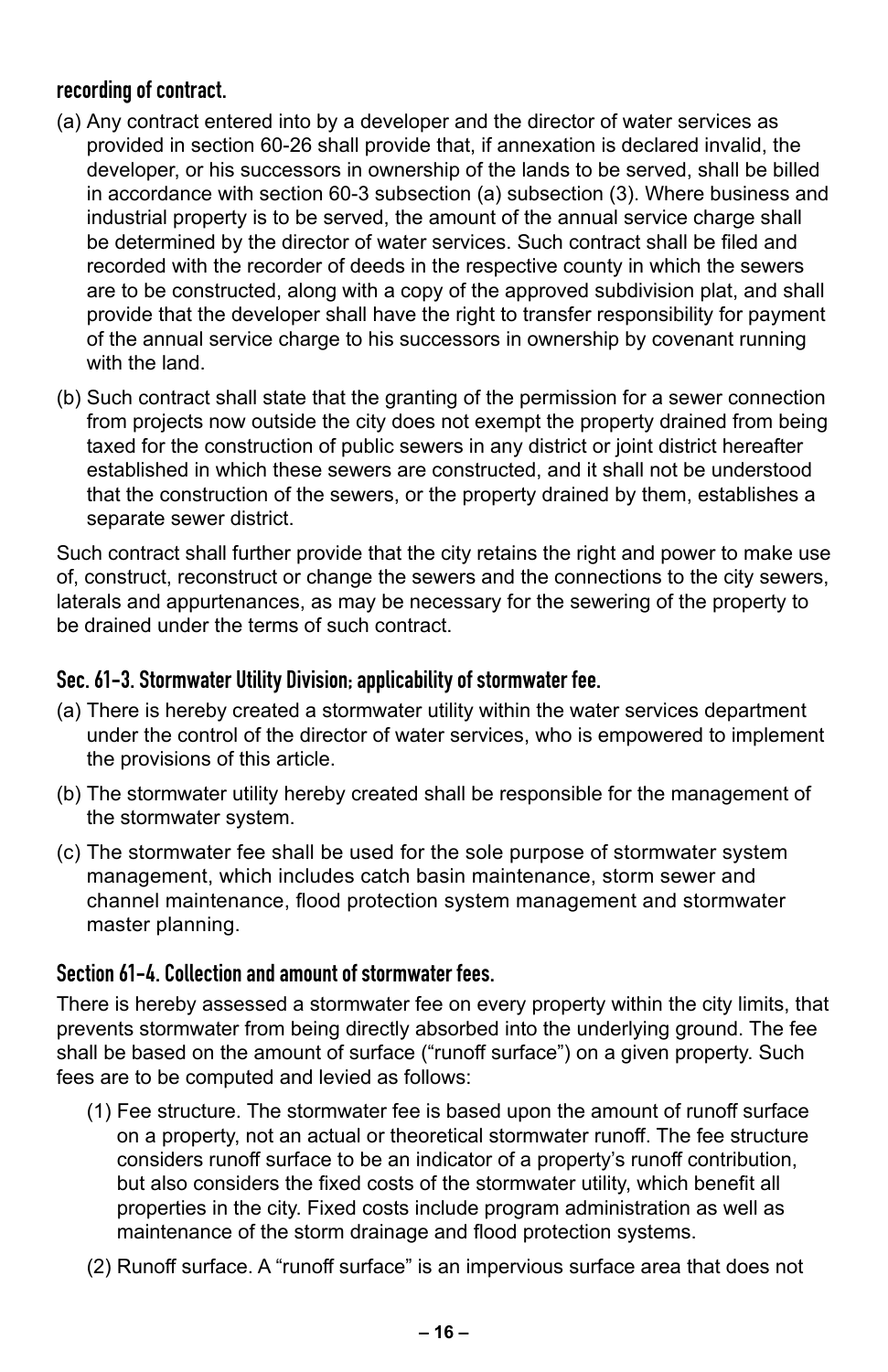allow rain or snow melt to be directly absorbed into the underlying ground.

- a. Runoff surfaces include, but are not limited to: Rooftops, asphalt or concrete driveways, patios, parking lots, tennis courts, swimming pools.
- b. Runoff surfaces do not include:
	- 1. Wood decks located above a pervious (dirt, grass or gravel) surface area; or
	- 2. Gravel/rock areas such as: rocked landscaped areas, or driveways or parking lots not required to be paved pursuant to code section 52-35.
- c. Updated runoff surface determinations shall be made through new aerial photographs or any other means available to the director of water services. It shall be the duty of a property owner to notify the director of water services of any changes in runoff surface if the owner desires runoff surface determination be reconsidered. Runoff surface determinations shall not be retroactive without convincing documentation confirming the date that a runoff surface changed.
- (3) Fee amount. The stormwater fee shall be \$0.50 per month for each 500 square feet ("runoff unit"), or portion of 500 square feet, of runoff surface on a property. Portions of a runoff unit shall be rounded up to the next highest runoff unit only when the portion is 0.5 runoff unit or greater.
- (4) Stormwater fee credits.
	- a. Ratio credit. Properties that have a large pervious area to help absorb runoff from the runoff surface will be given a ratio credit, if the ratio of the total property area to the runoff surface area is at least 30:1. Properties that qualify shall be granted a 50 percent stormwater fee credit.
	- b. Detention credit. Stormwater detention structures are installed and maintained to reduce the peak flow of and runoff volume of stormwater from a drainage area, thereby reducing flooding and erosion downstream. Properties served by a privately owned, and properly maintained, detention structure shall be granted a stormwater fee credit. The amount of the credit shall be based on the reduction of stormwater runoff provided by the detention structures and be calculated according to guidelines established by the director of water services. The minimum credit shall be 10 percent and the maximum credit shall be 50 percent.
	- c. It shall be the duty of the property owner to apply for the ratio credit, detention credit, or both. If a property receives both a ratio credit and a detention credit, the ratio credit shall be applied first, and then the detention credit shall be applied to the remaining amount. The combined credit shall not exceed 75 percent.
- (5) Appeals. Upon the written request of any owner whose property is subject to the stormwater fee, the director of water services, or a person designated by the director of water services, shall review the applicability or amount of the stormwater fee. Matters which shall be reviewed may include:
	- a. Whether a surface is considered a runoff surface subject to the stormwater fee;
	- b. Amount of runoff surface, or number of runoff units, subject to the stormwater fee;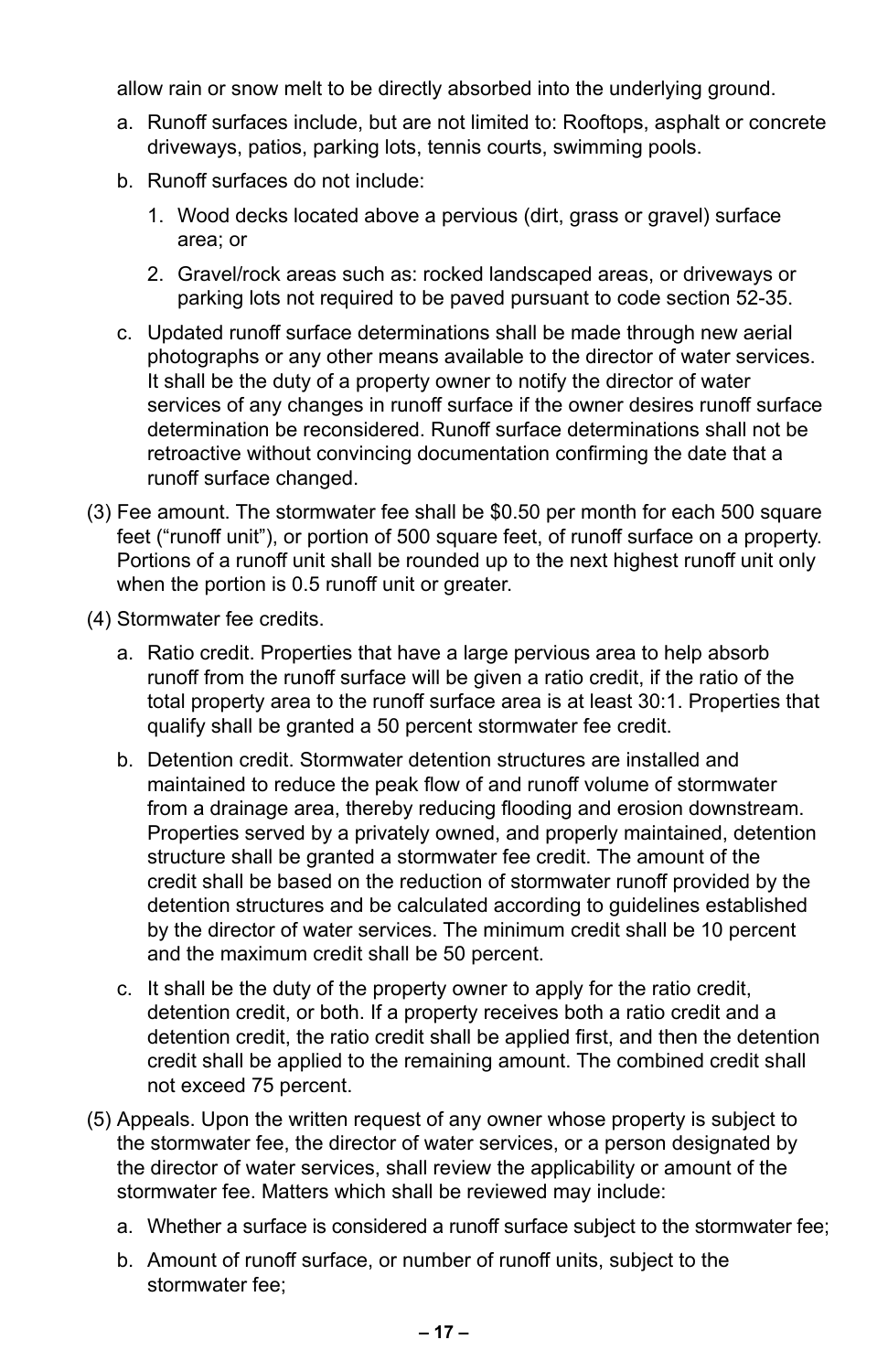- c. Bill payment responsibilities; and
- d. Amount and applicability of stormwater fee credits.
- (6) Billing procedures.
	- a. Stormwater fee charges for properties with one water service or sanitary sewer service account shall be included on the water bill in the manner established by chapter 78 of the code of ordinances, subject to additional provisions of this subsection.
	- b. For properties where the water or sewer service accounts are inactive, or for the properties which have no water or sewer service accounts, a bill shall be sent to the property owner. The director of water services shall determine the frequency of the billing.
	- c. For new residential, commercial or industrial properties an estimated runoff surface may be established for billing purposes until such time as the actual runoff surface can be determined. If, after the actual runoff surface for the property has been established, it is determined that the property was overcharged, then a credit for the amount overcharged shall be applied to the account.
- (7) No stormwater service charge shall be charged for any parcel of land that is void of any development;
- (8) Rules and regulations. The director of water services shall have power to promulgate reasonable rules, regulations, orders and direction as may be necessary and feasible to implement the provisions of this section.
- (9) Additional enforcement of collections. In addition to procedures established in this section, the stormwater fee may be collected and enforced under and pursuant to the provisions of chapters 60 and 78 of this code.
- (10) Month or monthly shall refer to a time period of approximately 30 days, and shall be prorated per day during the billing period.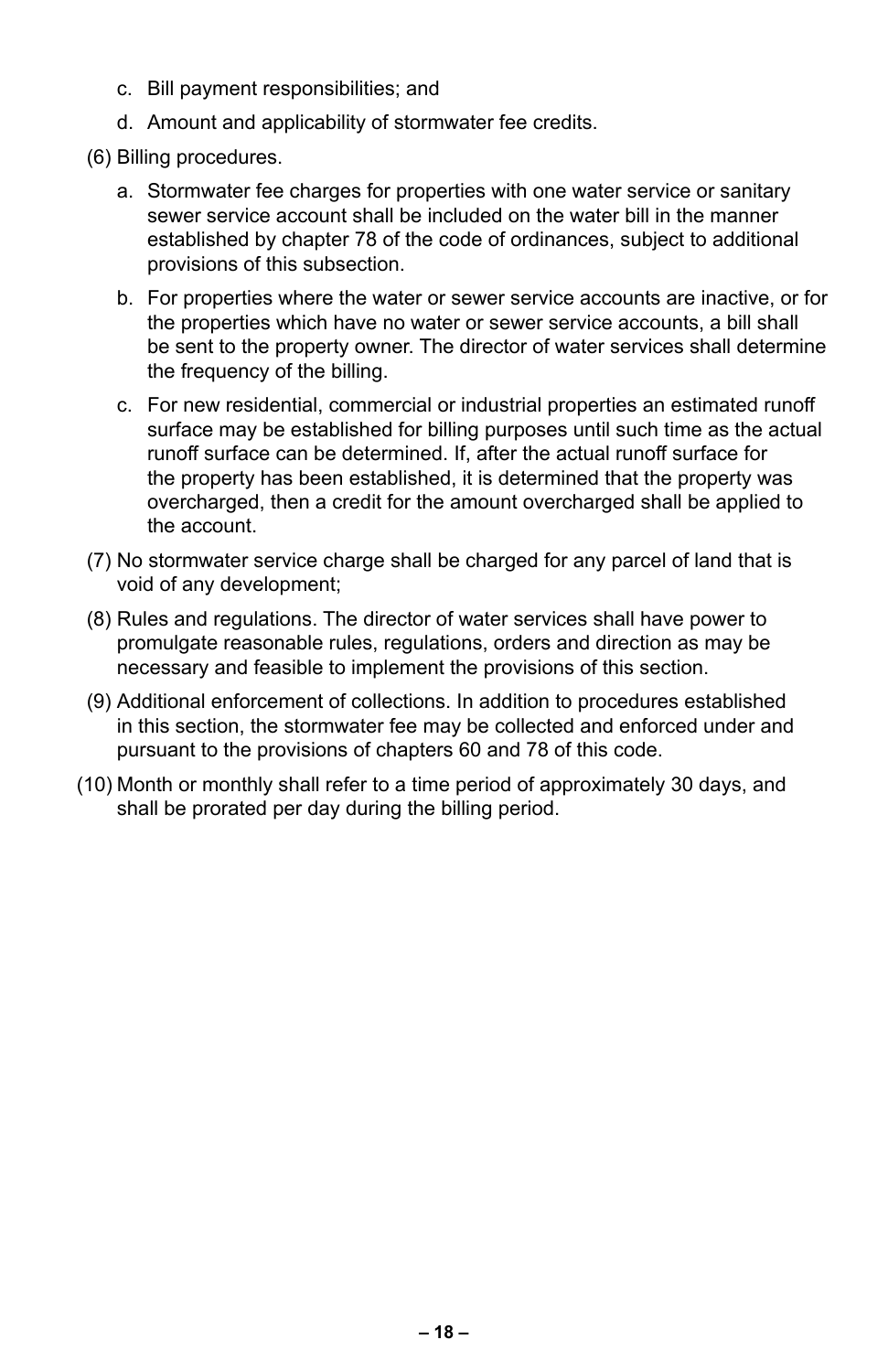# **NOTES**